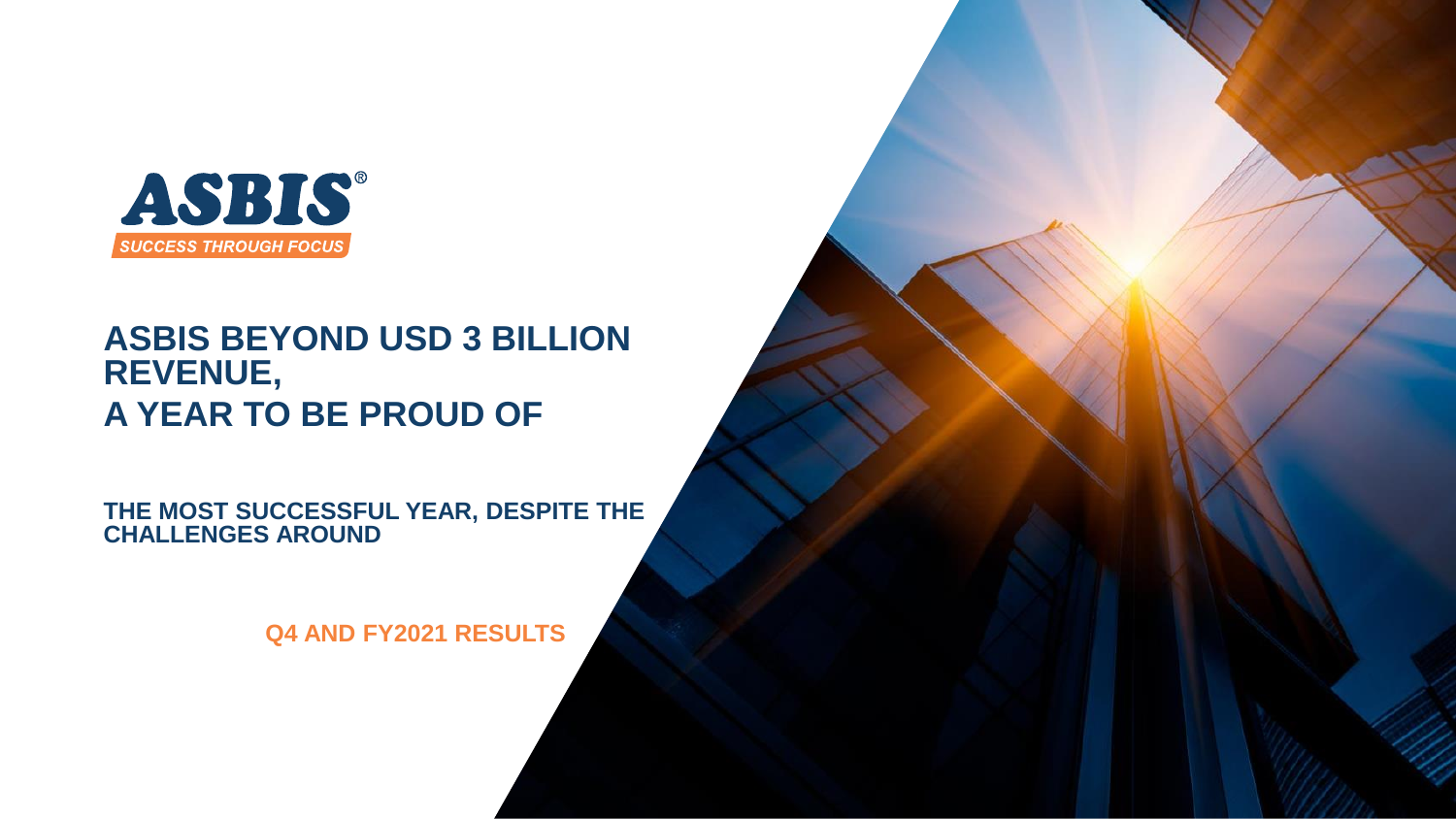ASBIS – 2021 OVERVIEW

FINANCIAL RESULTS IN Q4 2021 and FY 2021

FY 2022 OUTLOOK

BUY - BACK PROGRAM

**SUMMARY** 

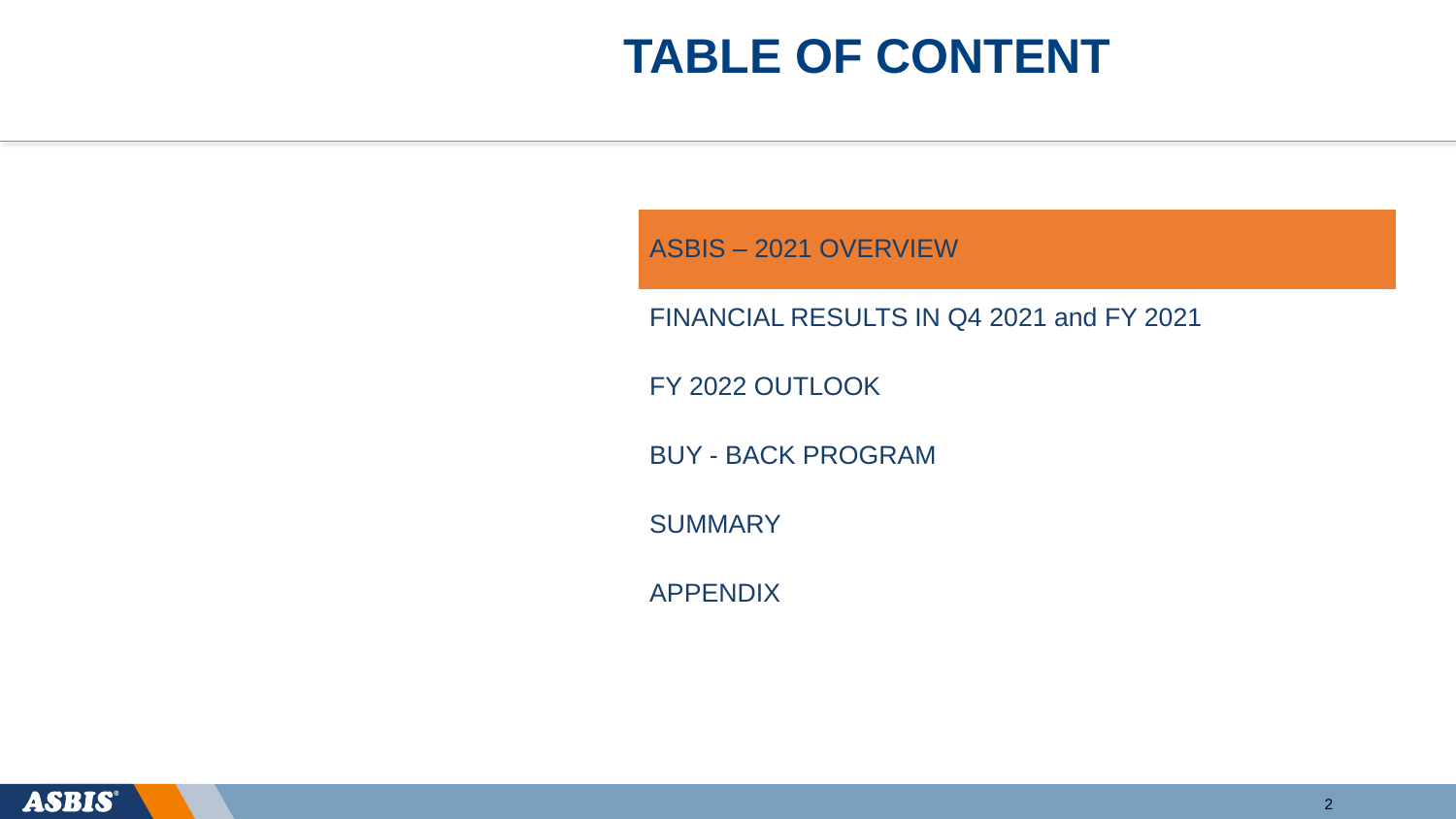## 2021 BEST YEAR EVER

| THE BEST EVER<br><b>RESULTS</b>              | <b>The highest ever revenues: ASBIS became a USD 3 billion Company</b><br>The highest ever net profit<br>The highest ever gross profit margin                                                                         |
|----------------------------------------------|-----------------------------------------------------------------------------------------------------------------------------------------------------------------------------------------------------------------------|
| <b>BUSINESS GROWTH</b>                       | New investments: Breezy, Embio Diagnostics<br>u.<br>Strengthening position as a VAD Partner thanks to signed/extended partnership<br>agreements<br>Two new own brands – AENO and Lorgar<br>$\Box$                     |
| <b>THE HIGHEST EVER</b><br><b>DIVIDEND</b>   | The highest ever dividend payment<br>ASBIS has entered the <b>WIGdiv index</b>                                                                                                                                        |
| <b>SOCIAL RECOGNIZABLE</b><br><b>COMPANY</b> | ASBIS has entered the <b>WIG-ESG index</b><br>In the third edition of the Companies Climate Awareness Survey, ASBIS was among the 7<br>companies with the highest ratings, receiving the title: Climate Aware Company |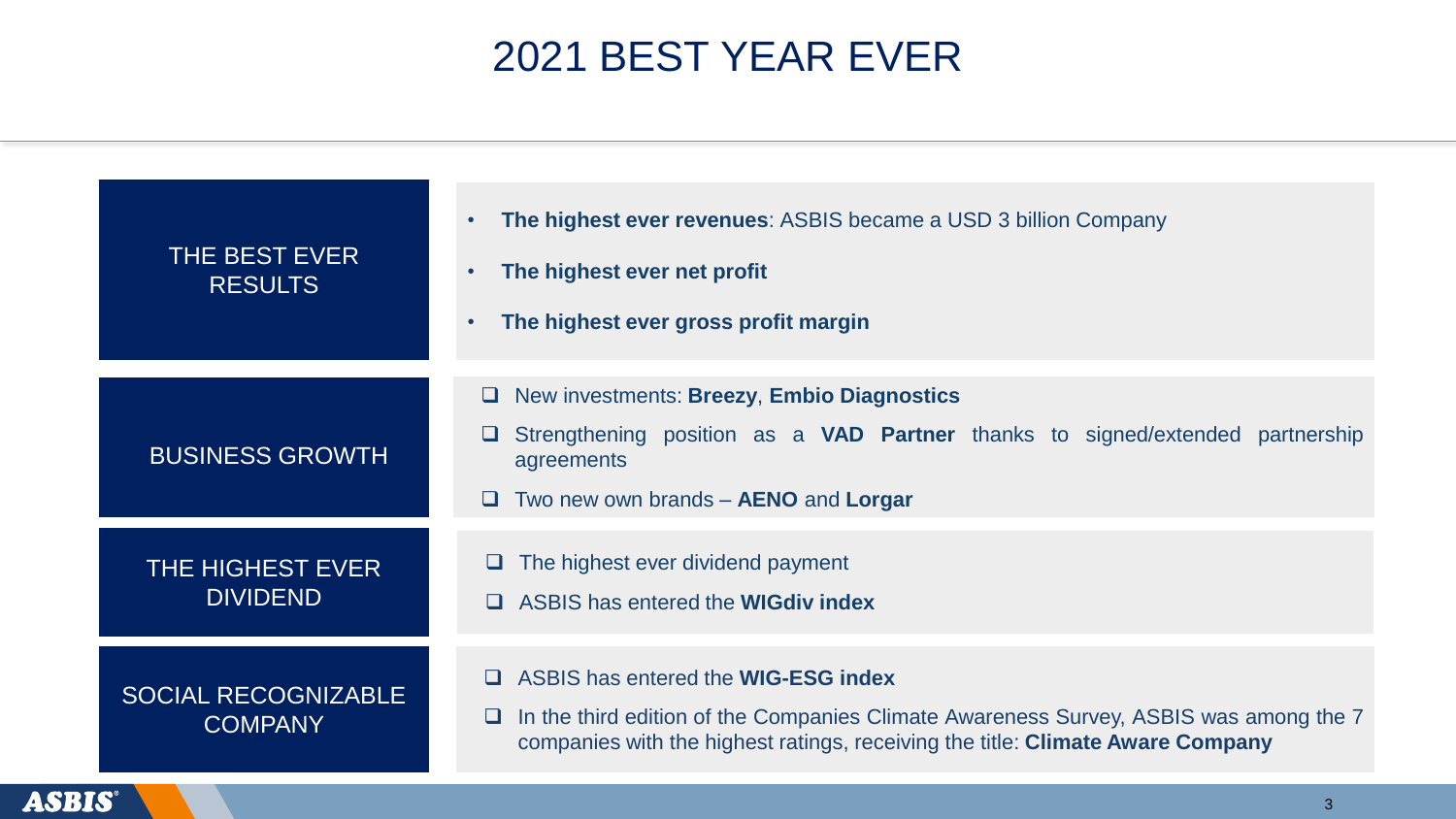#### **ASBIS IN 2021**



**Subsidiaries in 27** countries



**20 000** active customers in 56 countries





Revenue **\$ 3,078 m**



**Distribution** centers



**23 000**  products in portfolio







**60%** Online transactions

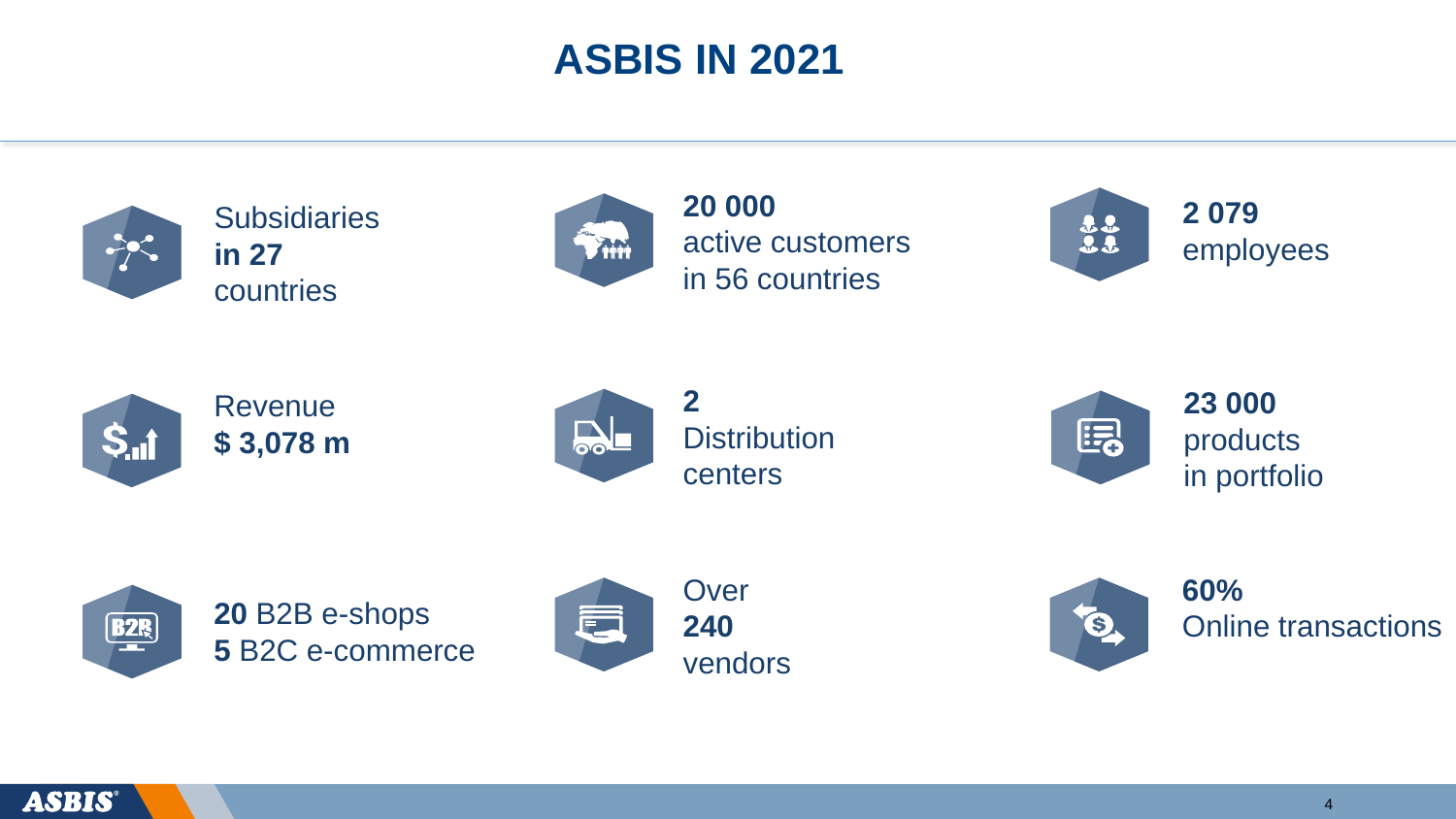ASBIS – 2021 OVERVIEW

FINANCIAL RESULTS IN Q4 2021 and FY 2021

FY 2022 OUTLOOK

BUY - BACK PROGRAM

**SUMMARY** 

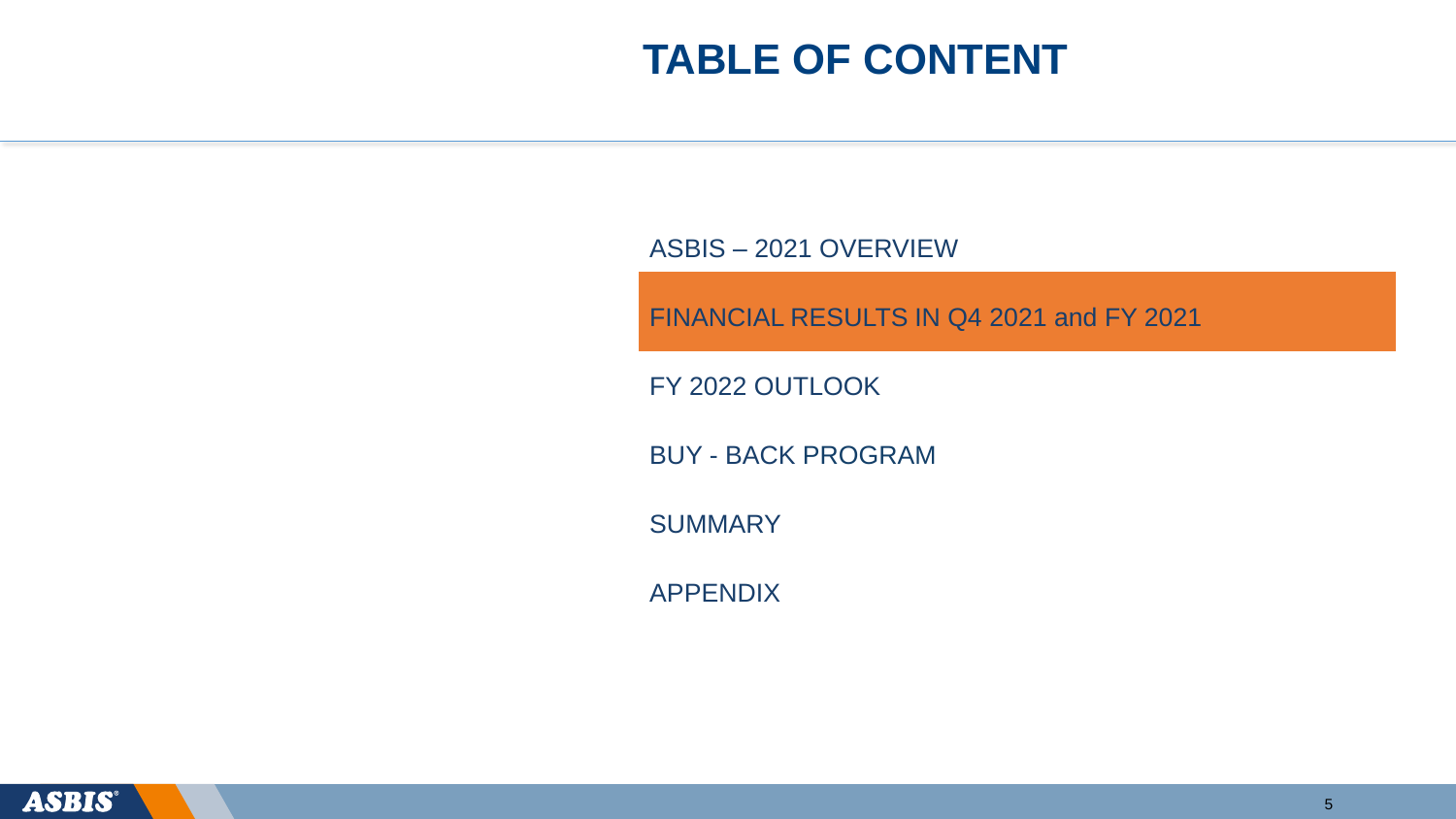

### Q4 2021 AMAZING QUARTER

#### Q4 2021 Financial Highlights

| <b>REVENUES</b>     | <b>GROSS PROFIT</b> |
|---------------------|---------------------|
| USD 948 million     | USD 71.4 million    |
| $+10\%$ YoY         | $+30\%$ YoY         |
| <b>GROSS PROFIT</b> | <b>NET INCOME</b>   |
| <b>MARGIN</b>       | USD 28.7 million    |
| 7.53%               | $+34\%$ YoY         |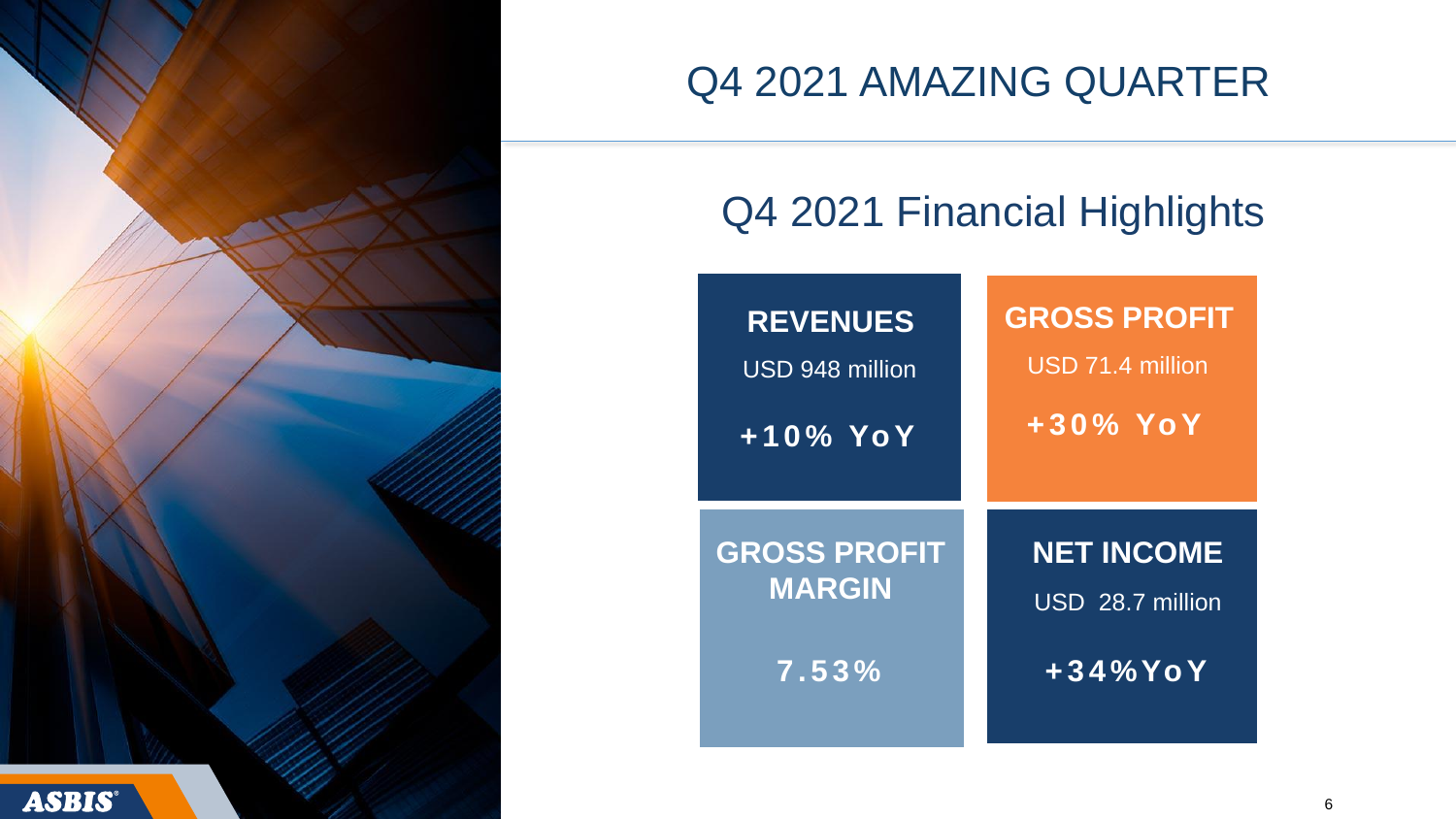# Q4 2021 HIGH DEMAND FOR ALL MAJOR PRODUCT LINES

- Strong smartphones business driven by iPhone sales.
- Strong market share in both CPUs and laptops.
- Dynamic growth in laptops due to stronger sales mainly for commercial use.
- Robust growth in servers & server blocks fuelled by data center and other VAD business projects.

#### REVENUES BY LINES (US\$ m)



 $\blacksquare$  Smartphones  $\blacksquare$  CPUs  $\blacksquare$  HDDs  $\blacksquare$  Laptops  $\blacksquare$  SSD  $\blacksquare$  Other

#### REVENUES BY LINES (US\$ m)

| US\$ m                            | Q4'21 | Q4'20 | YoY   |
|-----------------------------------|-------|-------|-------|
| <b>Smartphones</b>                | 292.0 | 284.4 | 3%    |
| <b>CPU<sub>s</sub></b>            | 124.3 | 135.6 | $-8%$ |
| Laptops                           | 86.9  | 55.7  | 56%   |
| <b>Peripherals</b>                | 45.4  | 42.1  | 8%    |
| Servers & server<br><b>blocks</b> | 44.0  | 36.2  | 22%   |
| <b>HDDs</b>                       | 40.7  | 37.2  | 10%   |
| <b>TOTAL</b>                      | 948.0 | 865.8 | 10%   |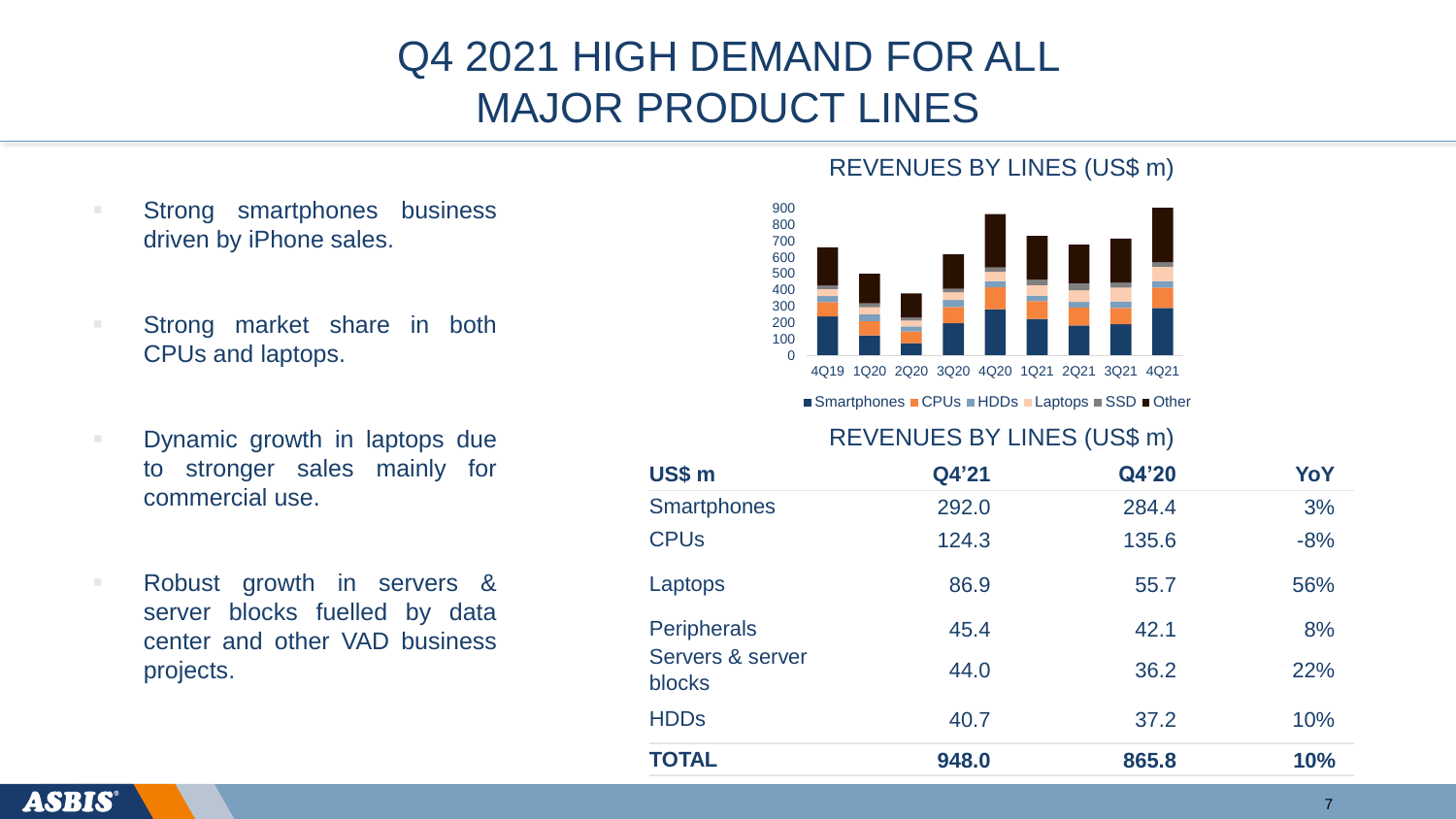# Q4 2021 THE BEST FOURTH QUARTER EVER

Strong growth in top-line and gross profit.

**Example 1 Gross profit margin at a new** record-high level, reached 7.53% in Q4'21.

■ SG&A costs under control despite strong growth in revenues, gross profit and net profitability.

■ Net income sky-rocketed and reached USD 28.7 m.

| USD <sub>m</sub>                       | Q4'21  | Q4'20  | YoY        |
|----------------------------------------|--------|--------|------------|
| <b>Revenue</b>                         | 948.0  | 865.8  | <b>10%</b> |
| <b>Gross profit</b>                    | 71.4   | 54.8   | 30%        |
| Gross profit margin                    | 7.53%  | 6.33%  | $1.2$ ppt  |
| <b>SG&amp;A costs</b>                  | 30.6   | 26.4   | 16%        |
| <b>Profit from operations</b>          | 40.8   | 28.4   | 44%        |
| <b>Operating margin</b>                | 4.31%  | 3.28%  | $1.03$ ppt |
| <b>Financial income</b>                | 1.7    | 2.6    | $-35%$     |
| <b>Financial expenses</b>              | $-7.5$ | $-5.6$ | 34%        |
| <b>Profit before tax</b>               | 34.9   | 25.5   | 37%        |
| Tax                                    | $-6.2$ | $-4.1$ | 50%        |
| <b>Profit for the period</b>           | 28.7   | 21.4   | 34%        |
| <b>Net margin</b>                      | 3.02%  | 2.47%  | $0.55$ ppt |
| THE HIGHEST EVER QUARTERLY NET INCOME. |        |        |            |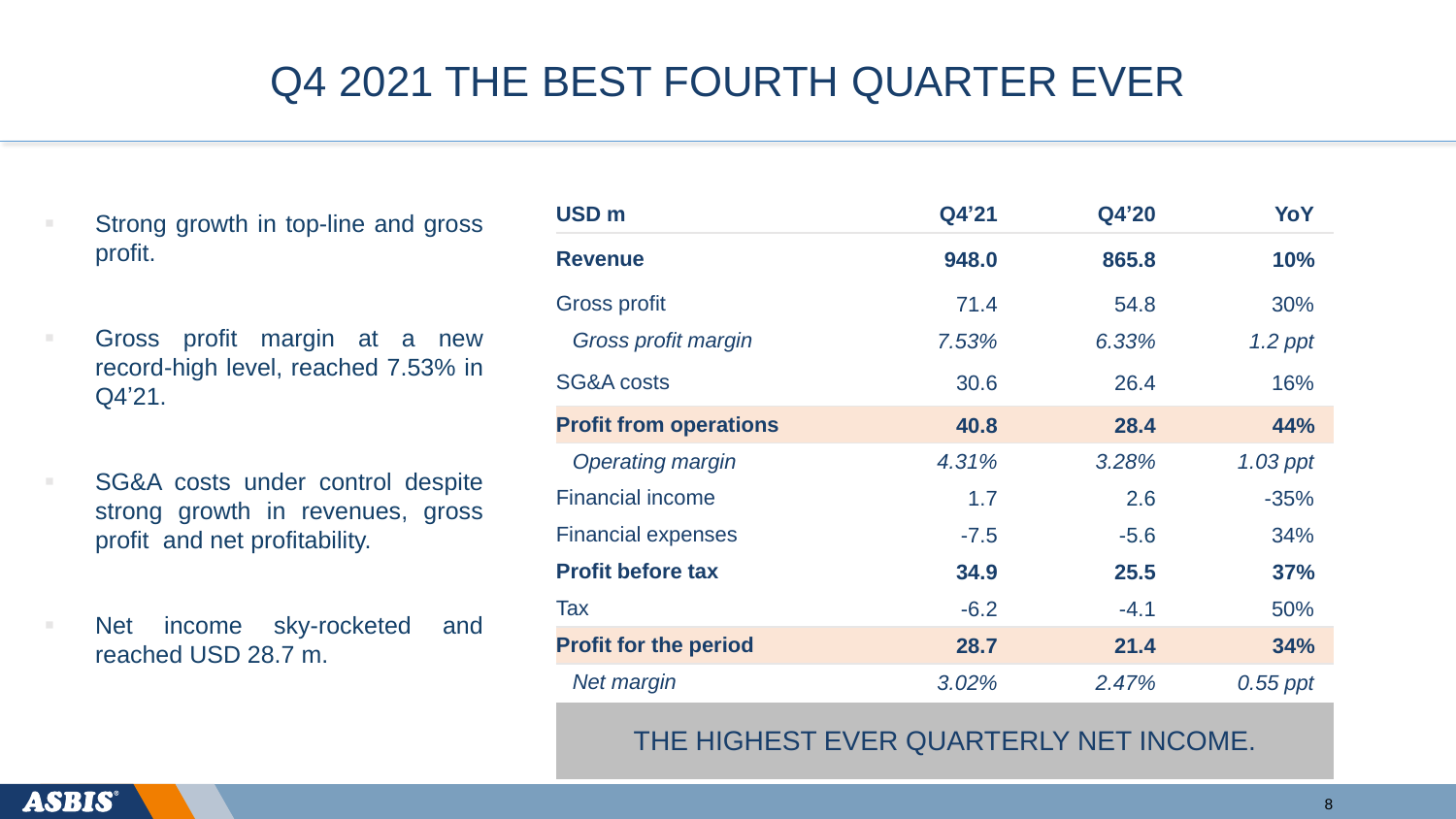## Q4 2021 ROBUST GROWTH IN THE FSU AND THE CEE REGIONS

- FSU region with a strong 24% YoY growth.
- F.S.U. and CEE regions contributed the majority of the Group's revenues.
- Robust growth achieved in CEE  $r$  countries (mainly Slovakia).

#### REVENUES BY REGIONS (USD m)



 $\blacksquare$  FSU  $\blacksquare$  CEE  $\blacksquare$  MEA  $\blacksquare$  WE  $\blacksquare$  Other

| <b>USD</b> m | Q4'21 | Q4'20 | YoY        |
|--------------|-------|-------|------------|
| <b>FSU</b>   | 606.8 | 491.1 | 24%        |
| <b>CEE</b>   | 201.9 | 189.6 | 7%         |
| <b>MEA</b>   | 84.6  | 96.7  | $-13%$     |
| <b>WE</b>    | 48.8  | 74.1  | $-34%$     |
| <b>Other</b> | 5.9   | 14.3  | $-59%$     |
| <b>TOTAL</b> | 948.0 | 865.8 | <b>10%</b> |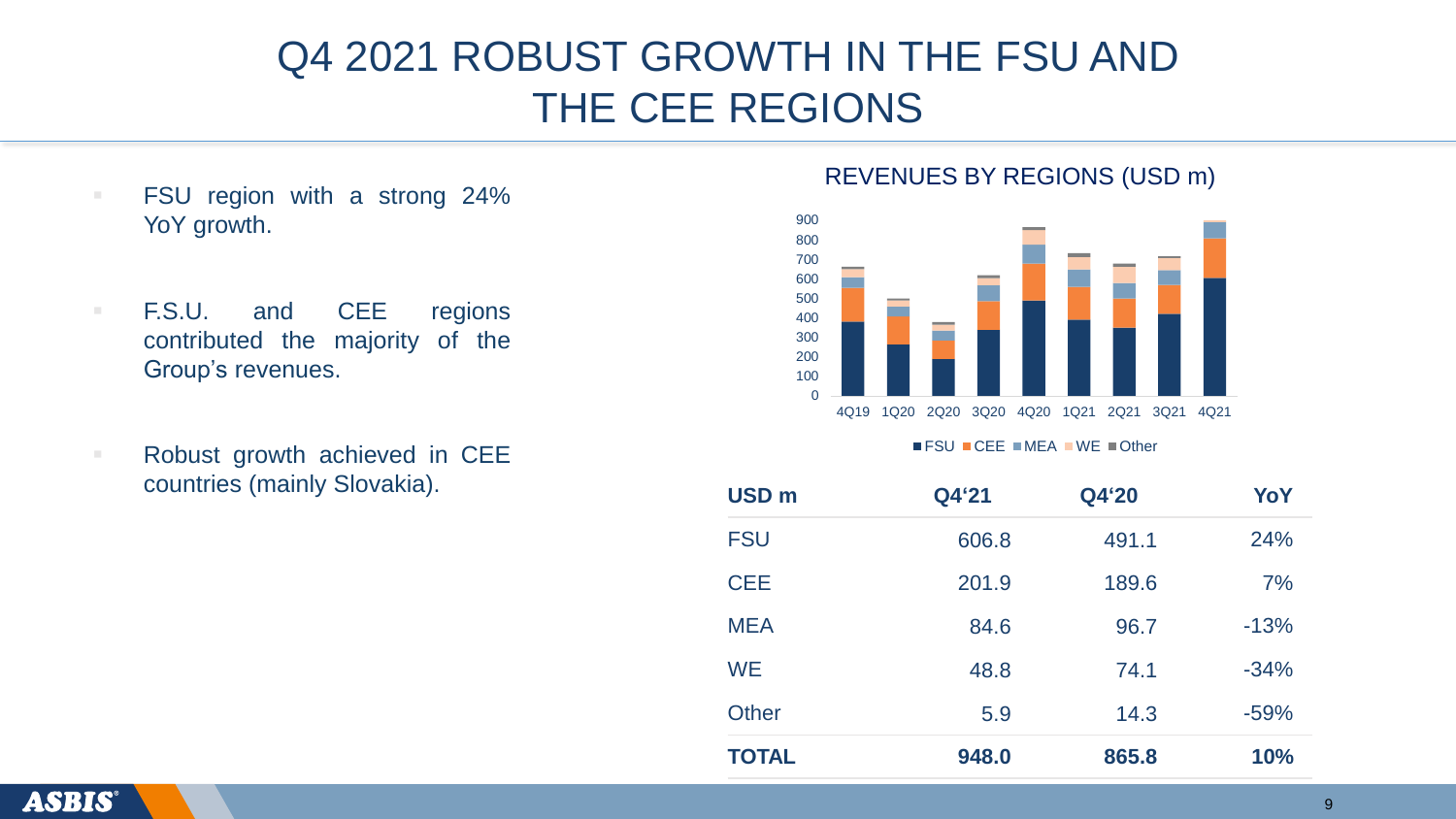#### Q4 2021 THE HIGHEST EVER GROSS PROFIT MARGIN

- Gross profit margin sky-rocketed to 7.53% in Q4'21.
- Gross profit margin continued a positive and upward trend.
- SG&A expenses grew by only 16% YoY mainly due to higher GP but scaled well compared to increase in gross and net profitability.



#### GROSS PROFIT MARGIN (%)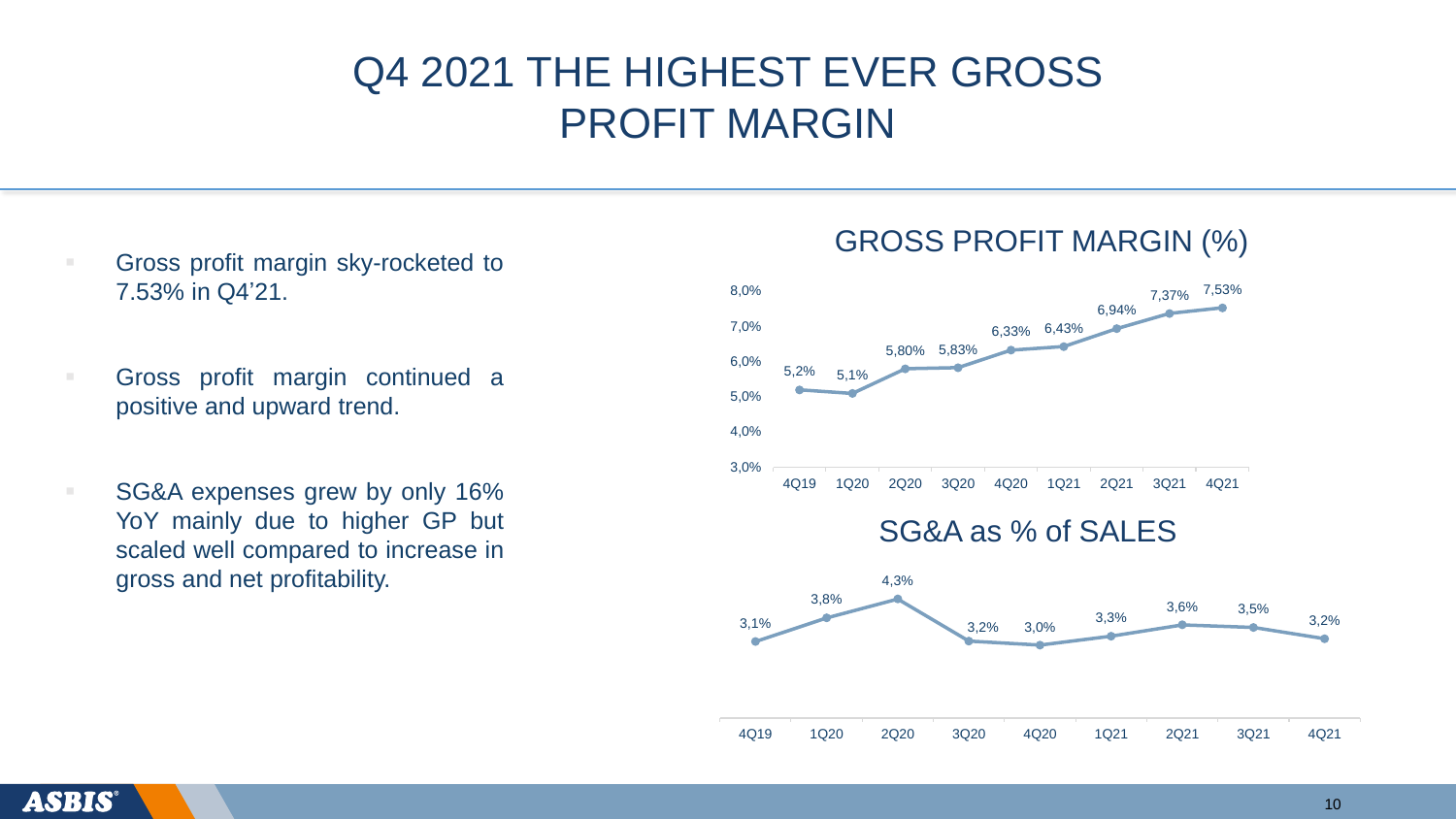

# 2021 EXTRAORDINARY YEAR

# 2021 Financial Highlights

| <b>REVENUES</b>     | <b>GROSS PROFIT</b> |
|---------------------|---------------------|
| USD 3,078 million   | USD 218.5 million   |
| $+30\%$ YoY         | $+58\%$ YoY         |
| <b>GROSS PROFIT</b> | <b>NET INCOME</b>   |
| <b>MARGIN</b>       | USD 77.1 million    |
| 7.10%               | $+111\%$ YoY        |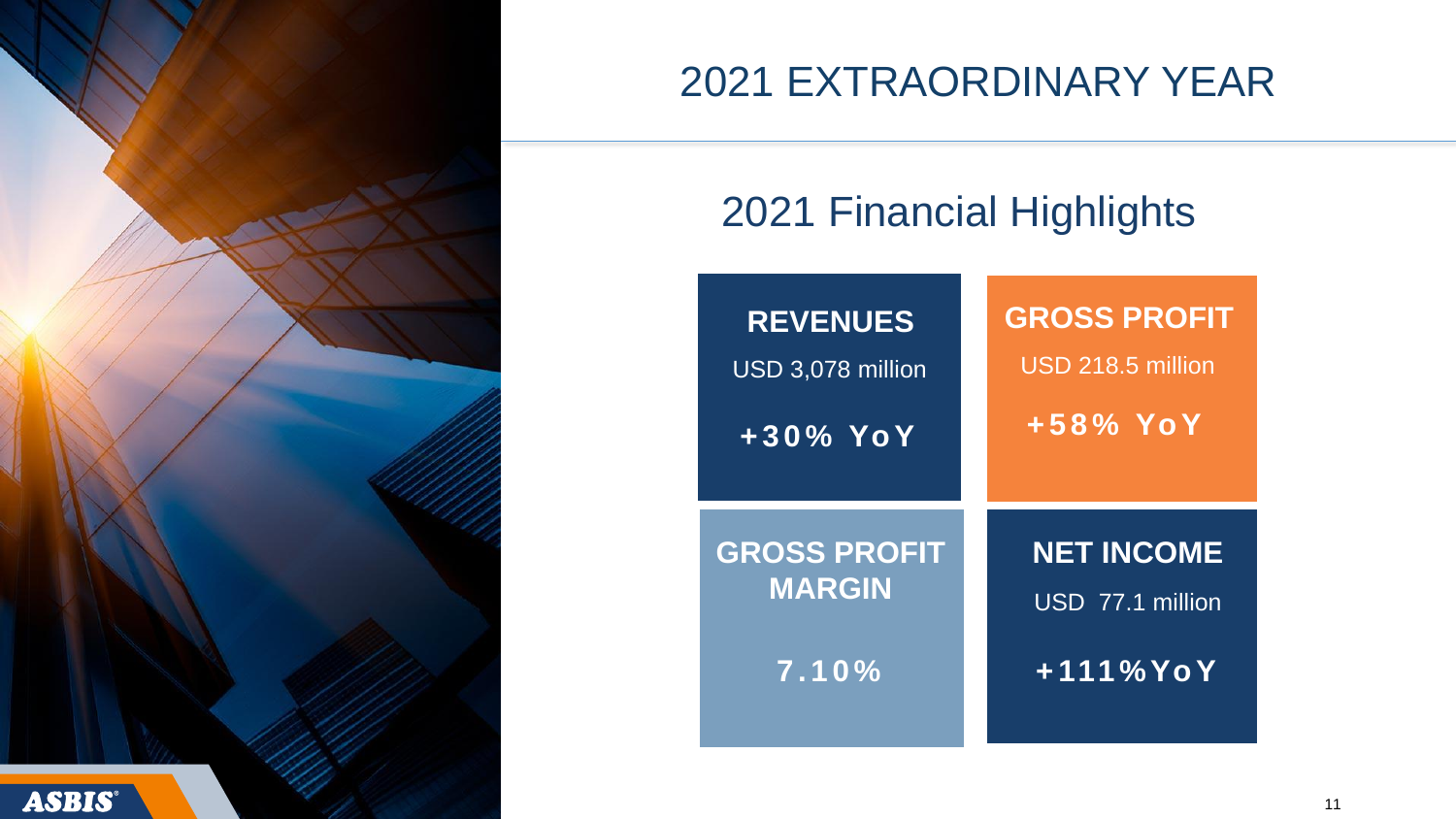# 2021 EXCEPTIONAL RESULTS

- Dynamic growth on top-line and gross profit.
- Gross profit margin much improved and reached 7.10% in 2021.
- SG&A costs under control despite significant growth in revenues, gross profit and net profitability.
- Impressive growth of 111% in net income YoY.

| <b>USD</b> m                  | 2021    | 2020    | YoY         |
|-------------------------------|---------|---------|-------------|
| <b>Revenue</b>                | 3,078   | 2,366   | 30%         |
| <b>Gross profit</b>           | 218.5   | 138.3   | 58%         |
| Gross profit margin           | 7.10%   | 5.84%   | 1.26 ppt    |
| SG&A costs                    | 104.8   | 81.6    | 28%         |
| <b>Profit from operations</b> | 113.7   | 56.7    | 101%        |
| <b>Operating margin</b>       | 3.70%   | 2.39%   | $1.31$ ppt  |
| <b>Financial income</b>       | 4.6     | 4.3     | 7%          |
| <b>Financial expenses</b>     | $-24.3$ | $-16.7$ | 46%         |
| <b>Profit before tax</b>      | 94.2    | 44.7    | <b>111%</b> |
| Tax                           | $-17.2$ | $-8.2$  | 111%        |
| <b>Profit for the period</b>  | 77.1    | 36.5    | 111%        |
| <b>Net margin</b>             | 2.50%   | 1.54%   | 0.96 ppt    |

#### DOUBLING OF NET INCOME FOR 2021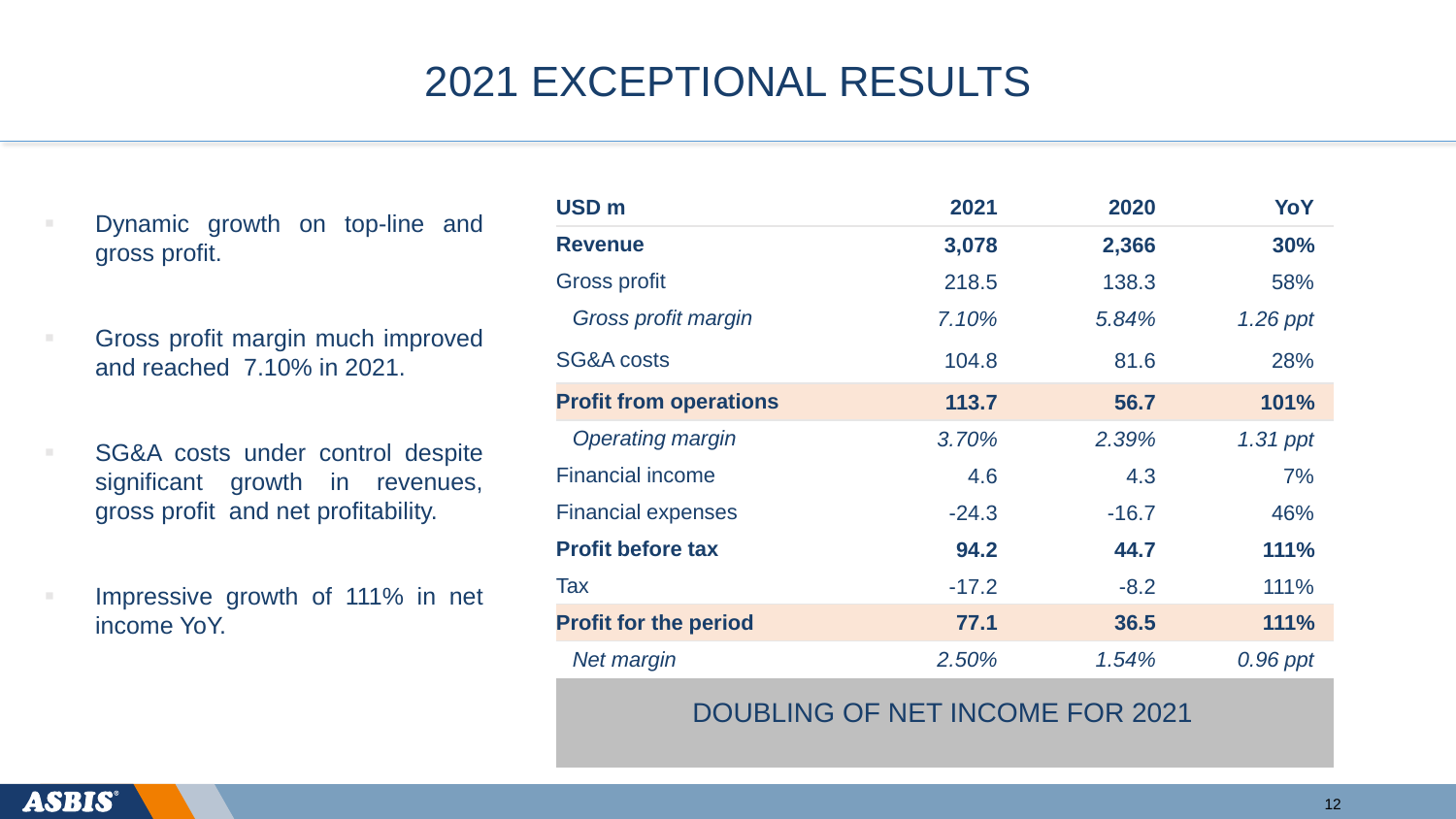## 2021 TOP 10 COUNTRIES IN REVENUES vs 2020

■ Russia with revenues of USD 576 m remained no. 1 country, while Ukraine followed. ■ Kazakhstan recorded an impressive 54% YoY growth and remained in top 3. ■ Poland still in top 10, with a 10% YoY growth. 576 475 383 220  $198$  190 108  $\frac{79}{67}$   $\frac{78}{1}$   $\frac{71}{64}$ 434 352 248  $\frac{198}{177}$  177 148 86 78 71 64 59  $\Omega$ 100 200 300 400 500 600 700 Russia Ukraine Kazakhstan United Arab Emirates Slovakia Belarus Czech Republic Netherlands Poland Romania

Revenues 12M 2021 Revenues 12M 2020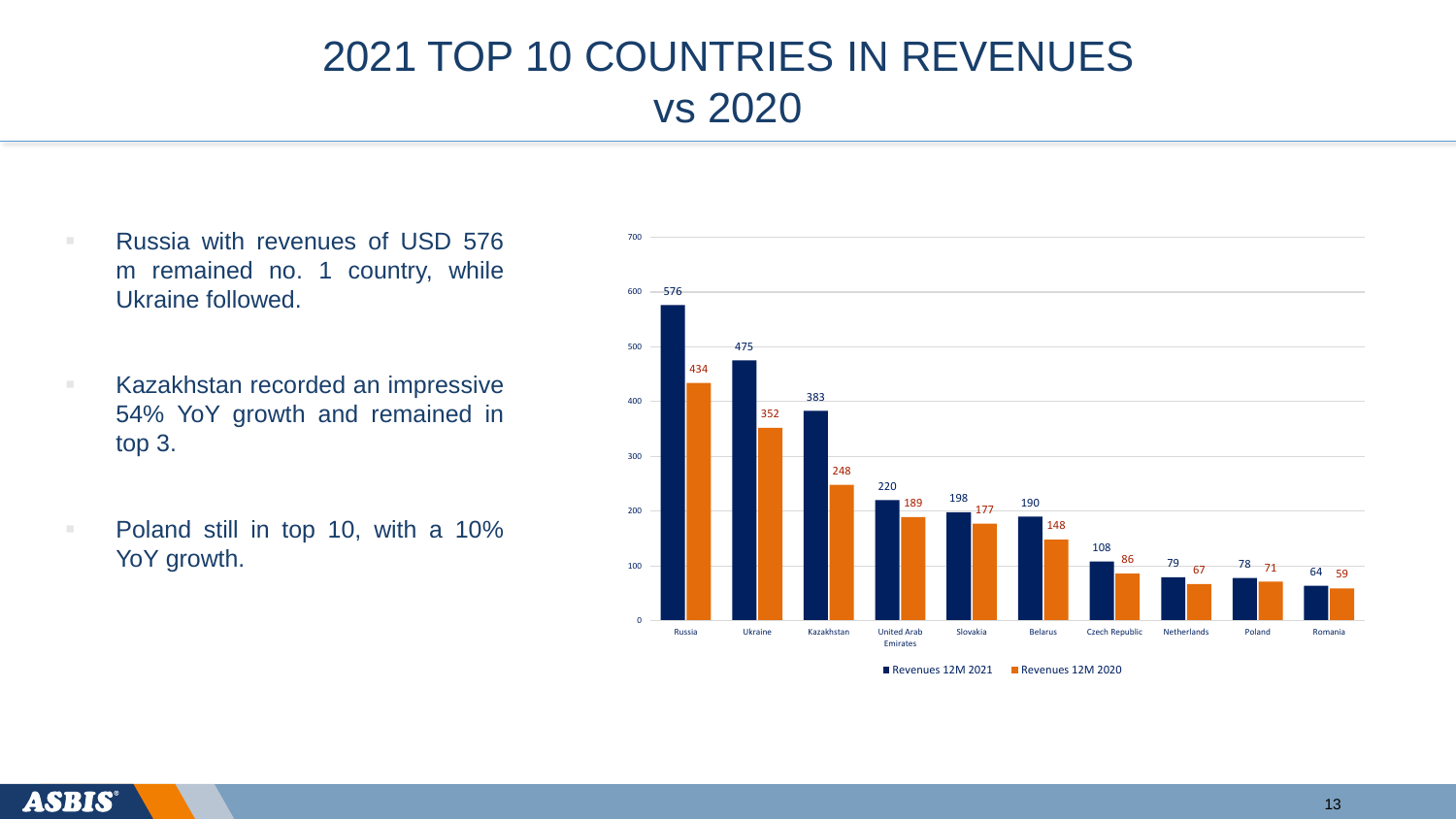## POSITIVE CASH FLOW FROM OPERATIONS

- High revenue growth resulted in the need to involve more cash into working capital.
- Capex comprises of outflows for investments in tangible and intangible assets.
- In 2021 cash from operations was positive despite strong revenues growth.



■ Inventories ■ Trade receivables ■ Trade payables

| <b>USD million</b>                           | 2021    | 2020   |
|----------------------------------------------|---------|--------|
| Net cash from operating activities           | 41.4    | 42.2   |
| Net cash from investing activities           | $-15.0$ | $-4.8$ |
| Net cash from financing activities           | 10.9    | $-2.0$ |
| Net movement in cash and cash<br>equivalents | 37.2    | 35.4   |

#### NET WORKING CAPITAL (US\$ m)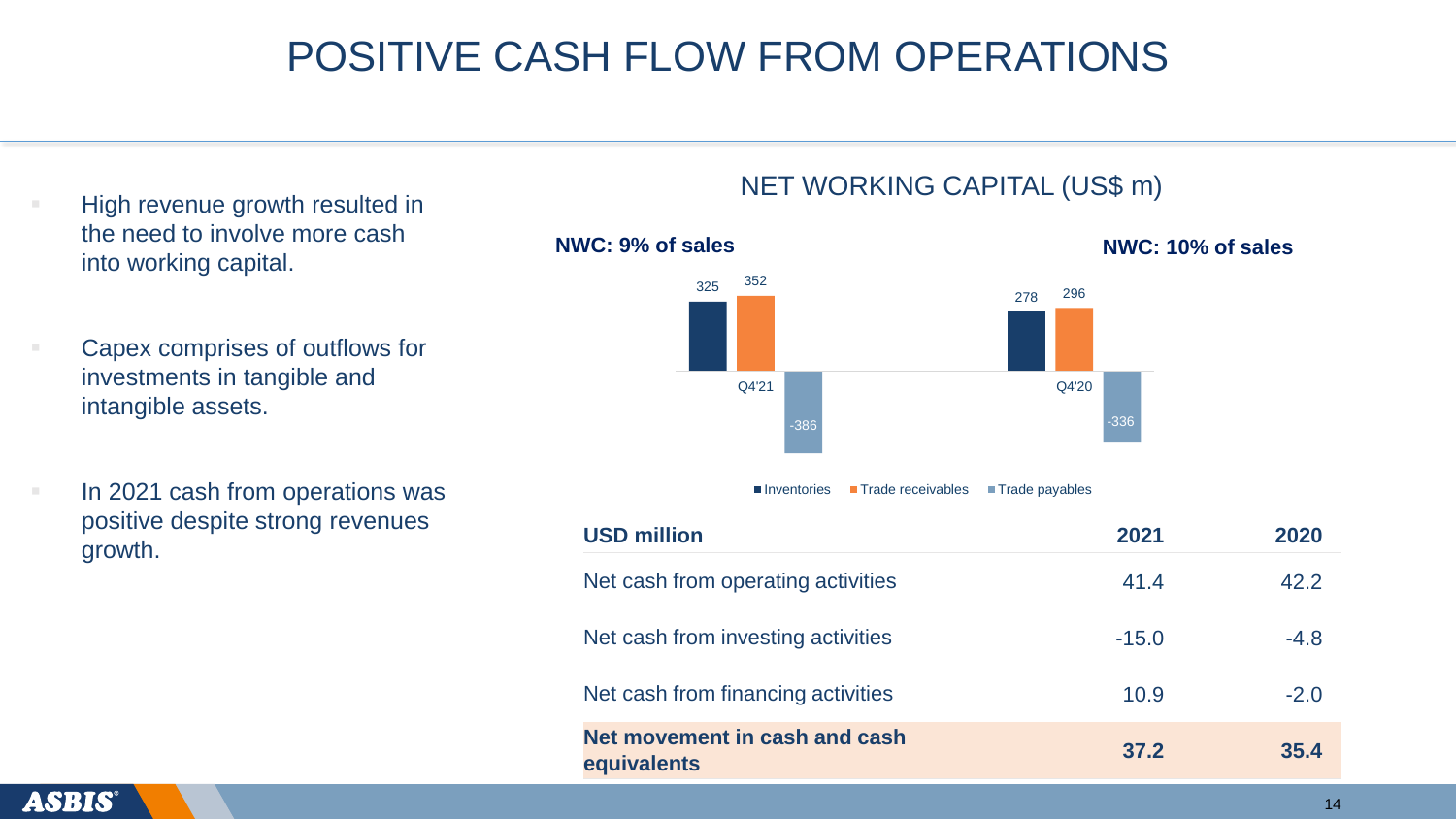## INDEBTEDNESS AT SAFE LEVEL

Strong increase in cash position in seasonally NWC intensive quarter.

Ability of the Company to access external financing remains very strong.

The weighted average cost of debt lowered to 6.0% in 2021, versus 8.0% in 2020.

| <b>USD million</b>                                    | 2021   | 2020   | YoY    |
|-------------------------------------------------------|--------|--------|--------|
| Short term borrowings<br>(excl. leases and factoring) | 103.8  | 79.5   | 31%    |
| Long term borrowings<br>(excl. leases)                | 0.1    | 0.5    | $-76%$ |
| Other long-term liabilities                           | 0.8    | 0.7    | 8%     |
| Cash and cash equivalents                             | 184.6  | 158.9  | 16%    |
| <b>Factoring creditors</b>                            | 73.1   | 80.1   | $-9%$  |
| Net debt (no factoring)                               | (79.9) | (78.1) | 3%     |
| <b>Net debt (incl. factoring)</b>                     | (6.7)  | 1.9    |        |

End of 2021 net debt/ equity **0x** excl. factoring **0.0x** incl. factoring

at safe and low levels

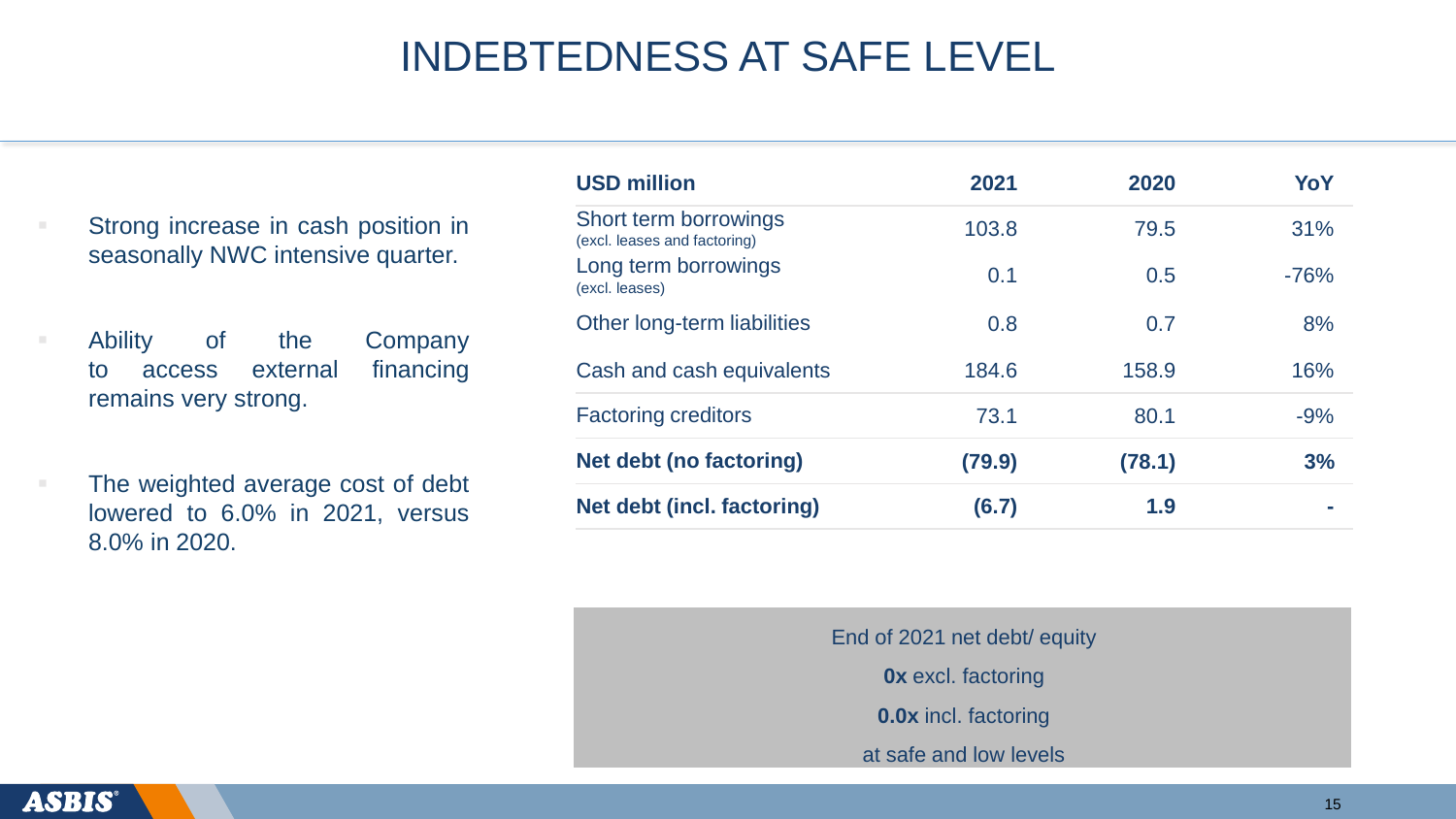#### 2021 UPGRADED FORECAST DELIVERED

| <b>REVENUE</b>                            | <b>NET INCOME</b>                     |
|-------------------------------------------|---------------------------------------|
| FORECAST: between USD 2.9bn and USD 3.1bn | FORECAST: between USD 71m and USD 74m |
| REALIZATION: USD 3.1bn                    | REALIZATION: USD 77.1m                |

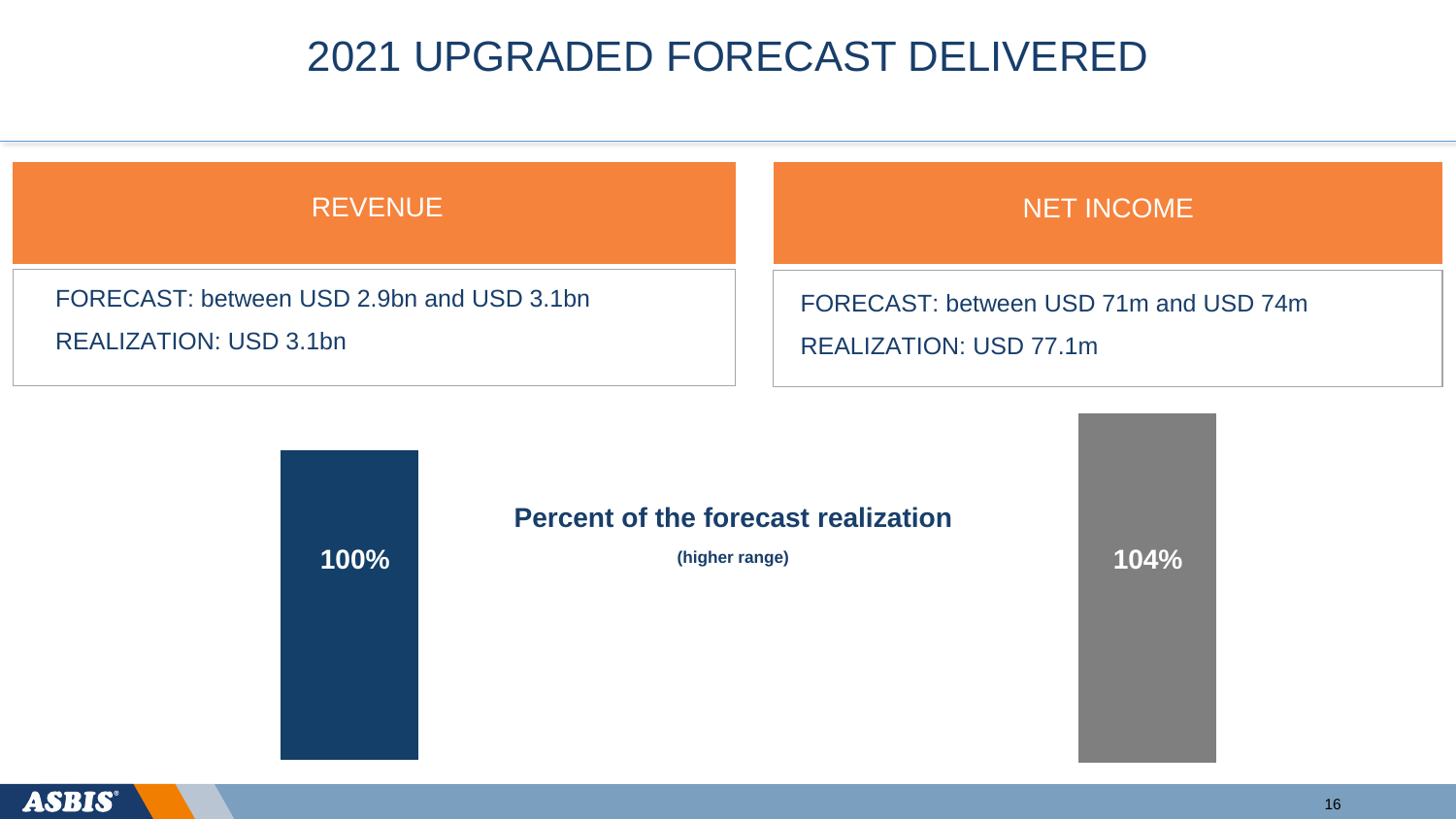ASBIS – 2021 OVERVIEW

FINANCIAL RESULTS IN Q4 2021 and FY 2021

FY 2022 OUTLOOK

BUY - BACK PROGRAM

**SUMMARY** 

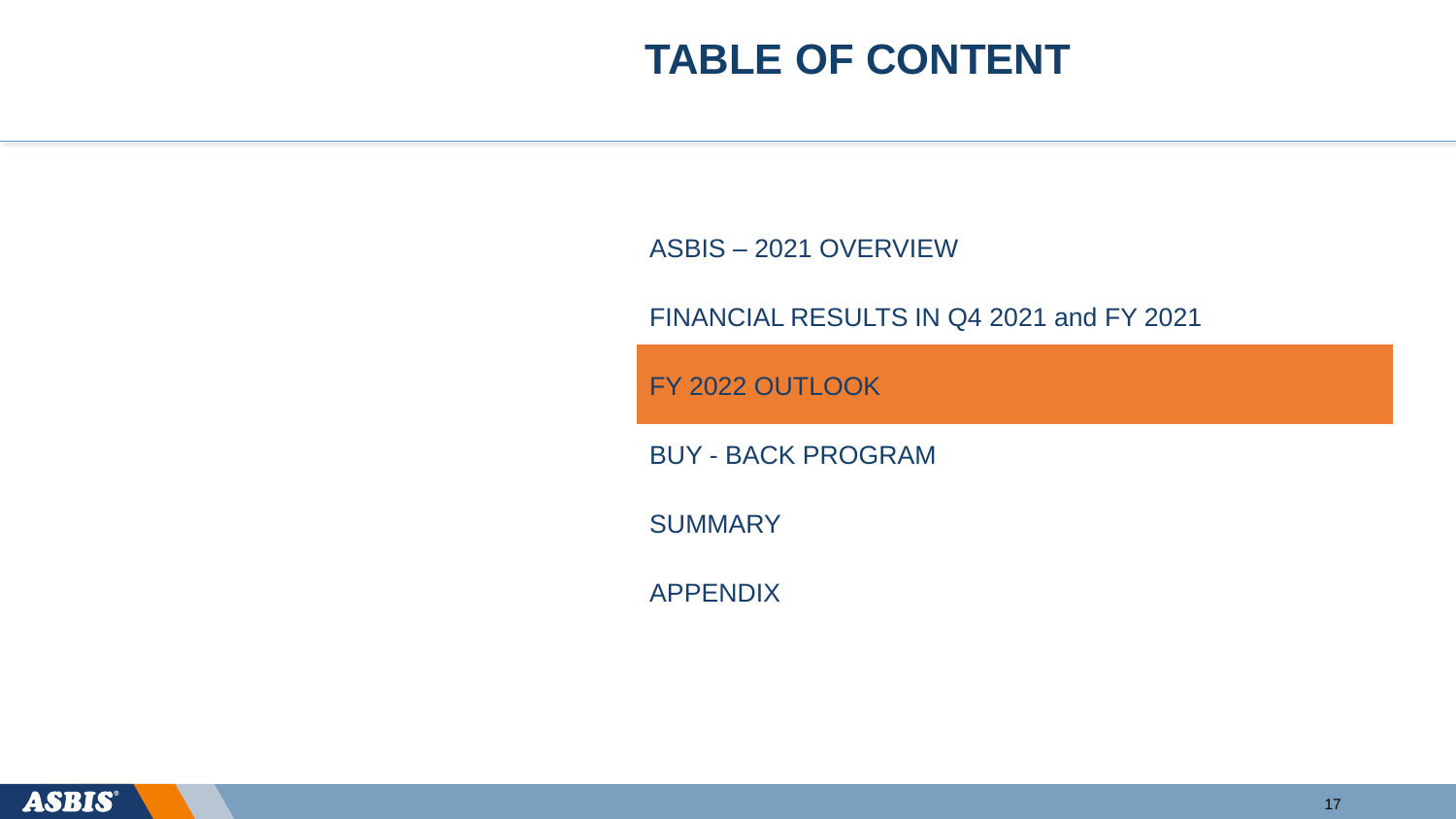## POSITIVE OUTLOOK FOR 2022 - KEY DRIVERS

| SUSTAIN THE BUSINESS WITH APPLE              | Company aims to retain its strong market position and strengthen its relationships with<br>customers and suppliers.                                                                                                                                                                                                                                                                                                                       |
|----------------------------------------------|-------------------------------------------------------------------------------------------------------------------------------------------------------------------------------------------------------------------------------------------------------------------------------------------------------------------------------------------------------------------------------------------------------------------------------------------|
| <b>TRUE VAD SALES</b>                        | The Company will focus on the acquisition and servicing of large business projects. The<br>success of last three years with Data Centers and other projects is expected to be<br>replicated.<br>We also continue to further develop the ESD segment.                                                                                                                                                                                      |
| <b>BUSINESS SOLUTIONS</b>                    | The solutions already developed show signs of success and the Company is expecting to<br>significantly benefit from the expansion of these solutions in all markets we operate.                                                                                                                                                                                                                                                           |
| <b>TRADITIONAL DISTRIBUTION</b>              | Our core strengths are expected to play a leading role in 2022 and excel against<br>competition in all product segments of the traditional components distribution.                                                                                                                                                                                                                                                                       |
| <b>OWN BRANDS</b><br><b>AND NEW PROJECTS</b> | Having launched the two new own brands (AENO and LORGAR) and together with<br>Prestigio, Canyon and Perenio, the Company expects good contribution in revenues and<br>profitability. The Company aim is to push the own brands to higher levels.<br>It is worth mentioning that the Group has strongly entered into the used smartphones<br>market with Breezy and plans to further develop this business in all countries of operations. |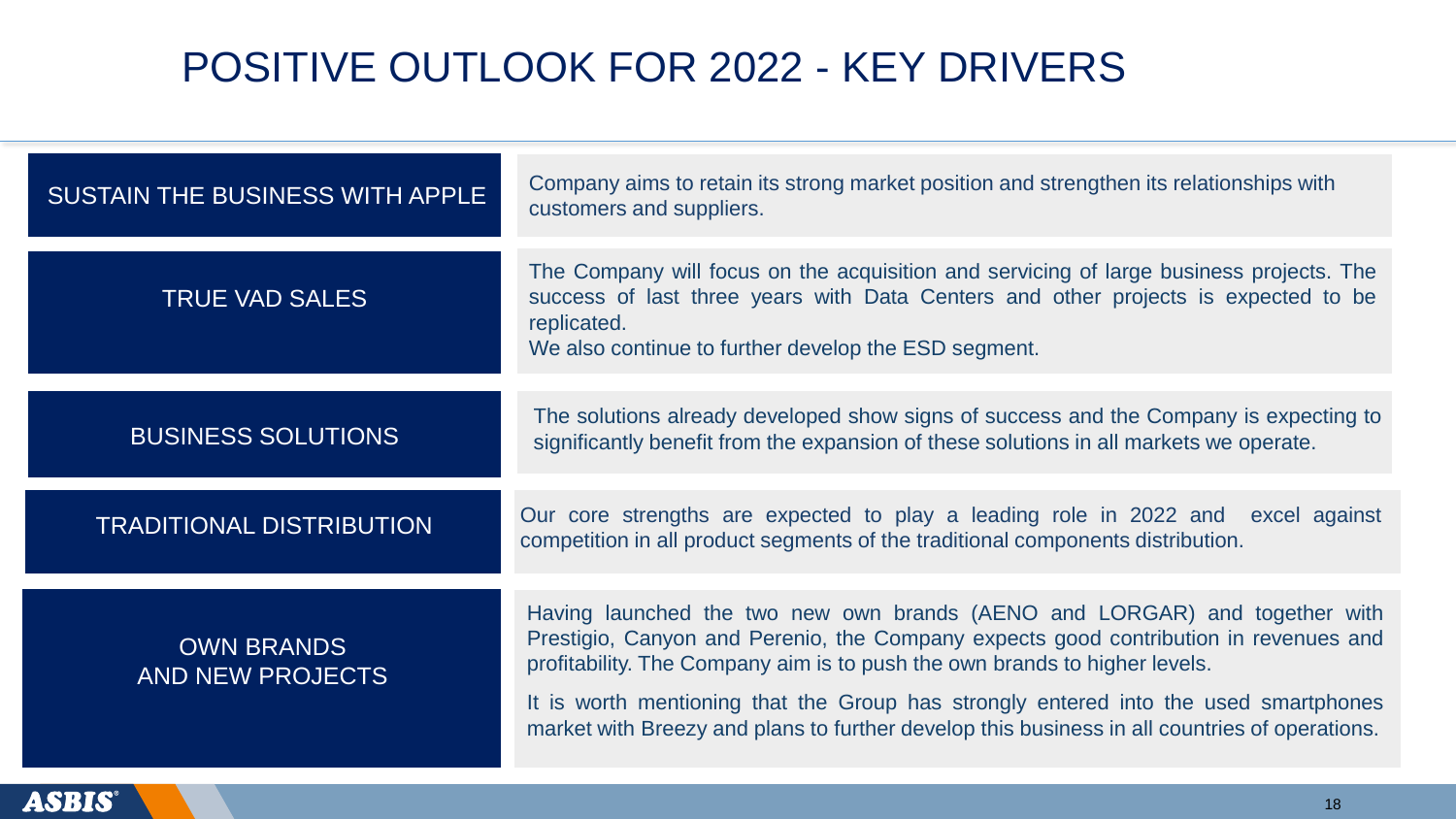## ASBIS KNOWS HOW TO MANAGE CRISES (Russia vs Ukraine/West)

- We consider this situation highly speculative and mostly media driven
- ASBIS in a position to weather any kind of impact emanating from a possible escalation of the conflict
- Trade receivables in both countries are mostly secured by Credit Insurance and other **securities**
- FX risk is not existing since all positions are currently hedged. In UA, the majority of purchases and sales are conducted in local currency
- ASBIS does not have business with state owned organizations in RU and/or any direct or indirect relationship with high-ranking Russian officials, so any possible sanctions are not expected to have any significant impact on our business

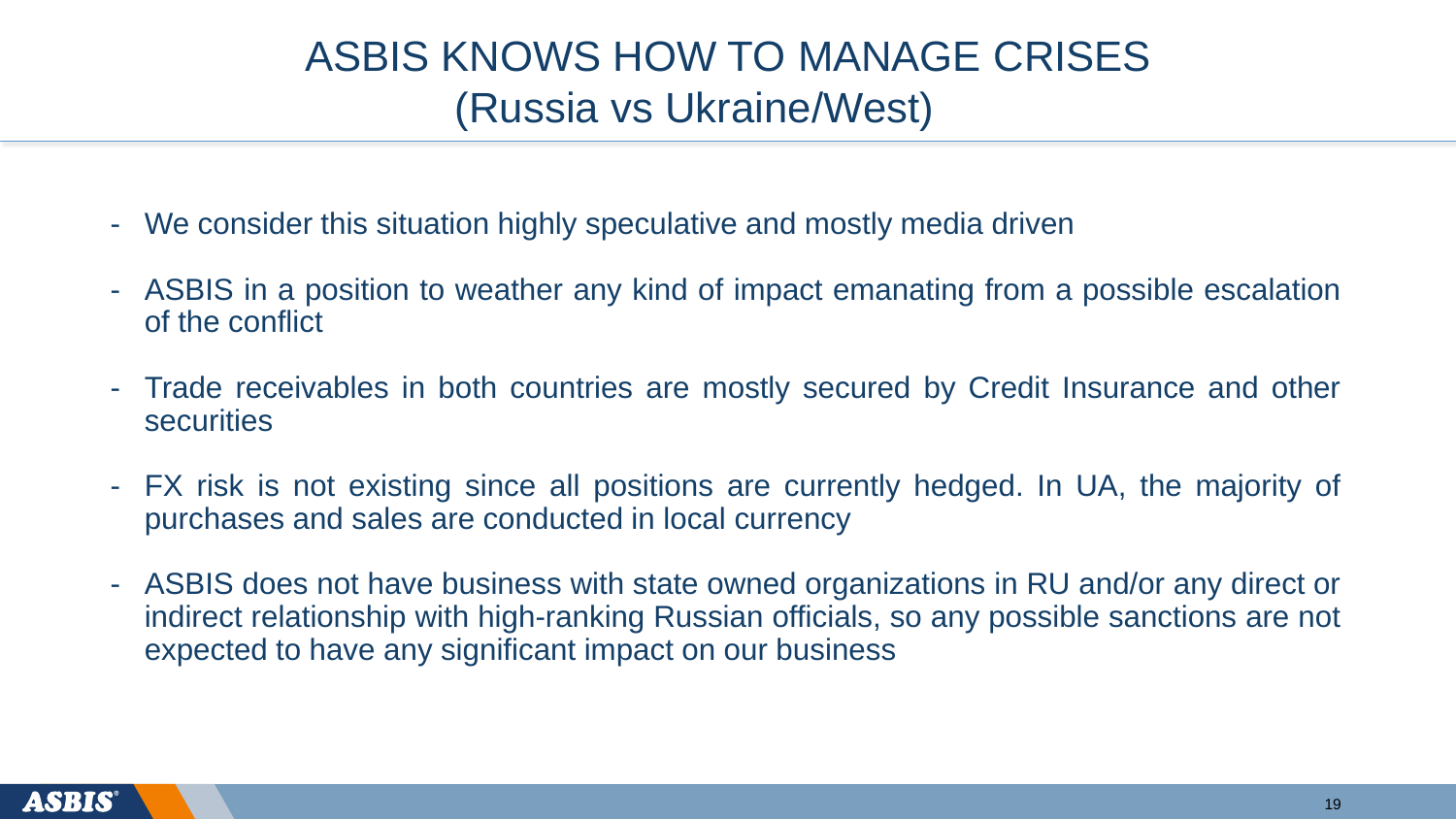# ASBIS APR AND MONOBRAND STORES

ASBIS is an authorized distributor of Apple products in **11 countries of the Former Soviet Union** (with the exception of Russia) including:

- Ukraine,
- Belarus,
- Kazakhstan,
- Georgia,
- Armenia,
- Azerbaijan,
- Kyrgyzstan,
- Uzbekistan,
- **Moldova**
- **Turkmenistan**
- **Tajikistan**

As an Apple Premium Reseller, ASBIS operates **17 stores** in five countries.

#### **CURRENT SITUATION ASBIS PLANS FOR 2022**

#### ASBIS plans to invest in 4 more Apple stores and 3 more MonoBrands



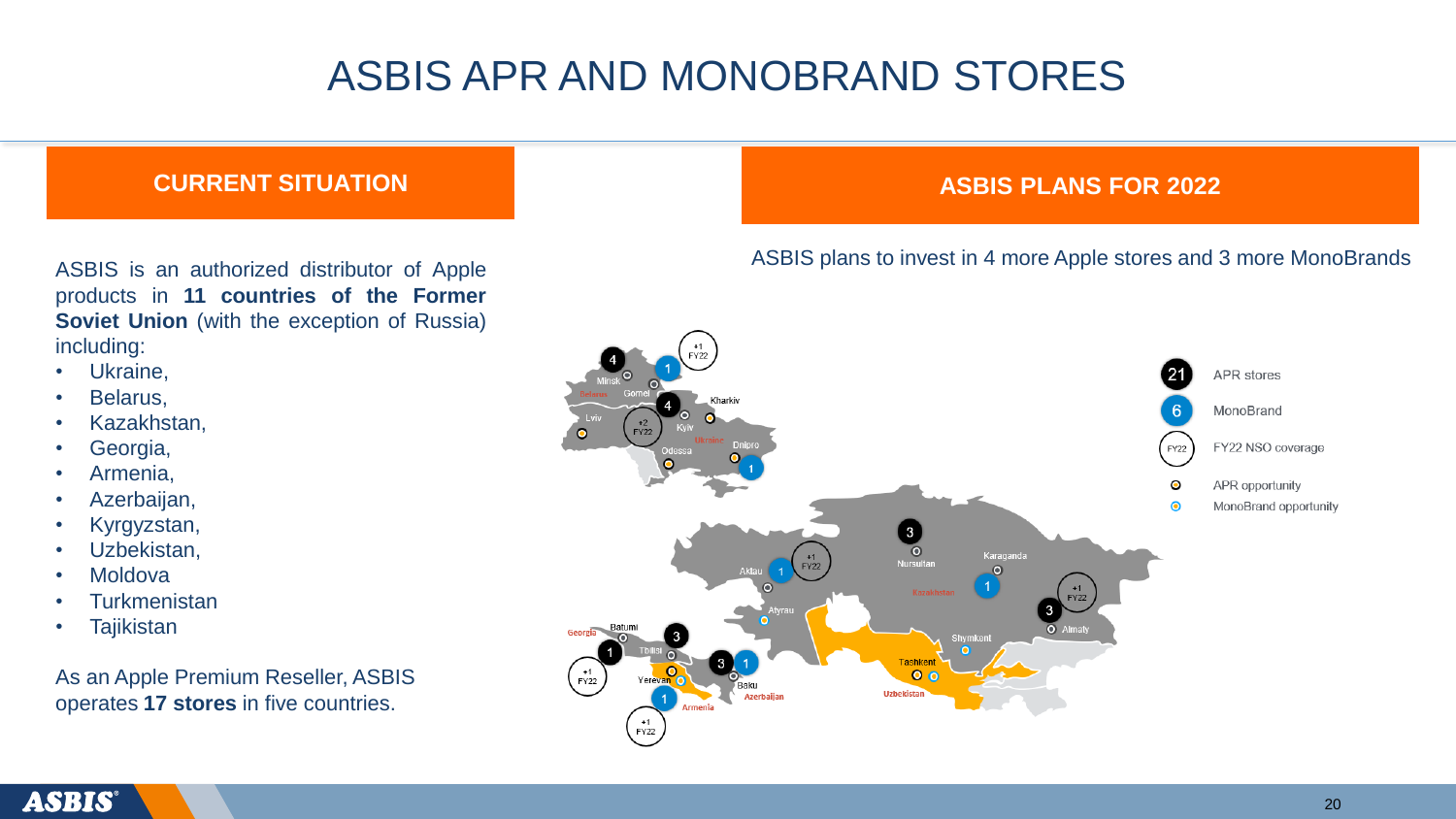ASBIS – 2021 OVERVIEW

FINANCIAL RESULTS IN Q4 2021 and FY 2021

FY 2022 OUTLOOK

BUY - BACK PROGRAM

**SUMMARY** 

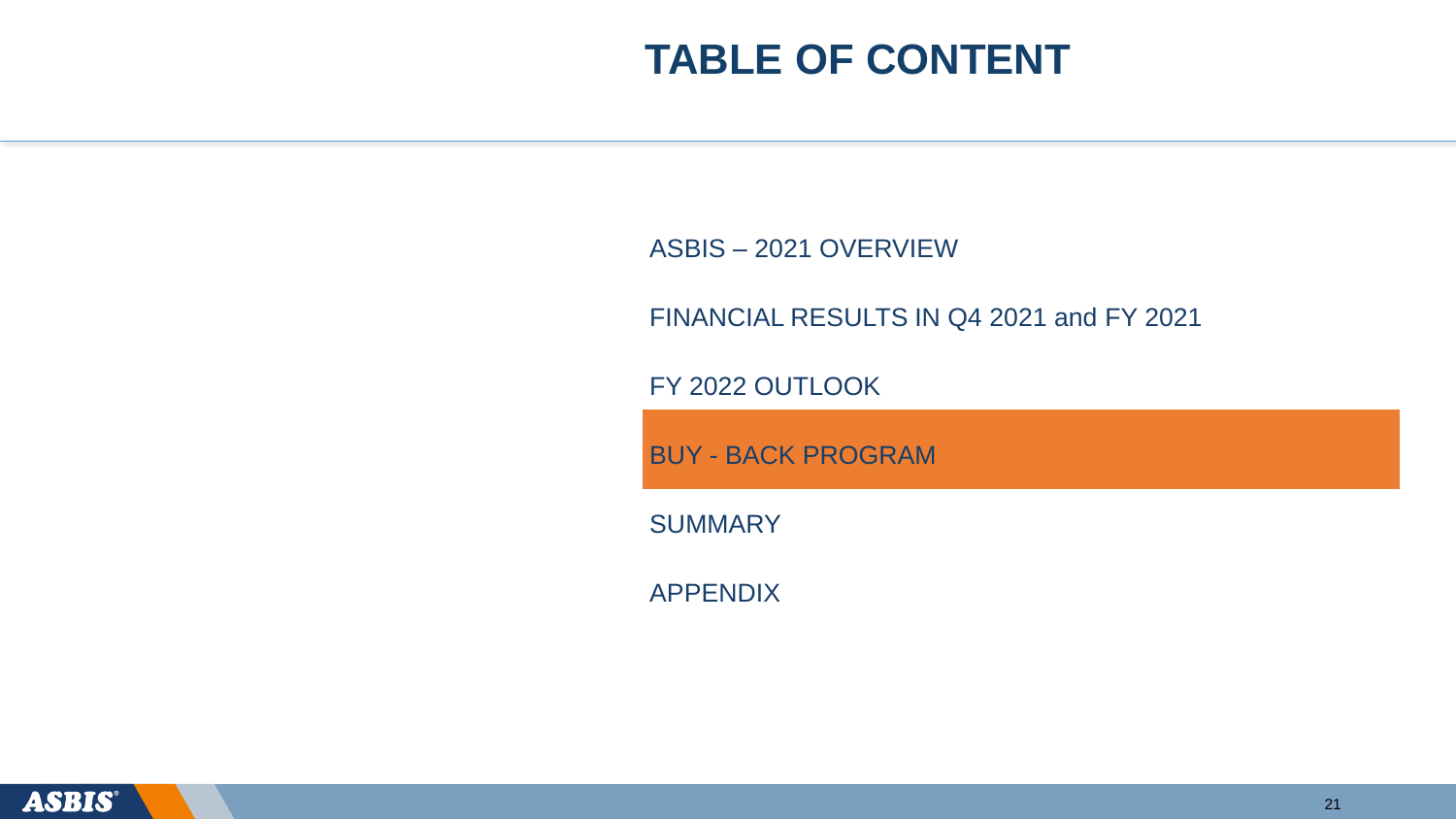#### BUY-BACK PROGRAM ASSUMPTIONS



**On January 25th, 2022, the Extraordinary General Meeting of ASBIS adopted the current buy-back program**

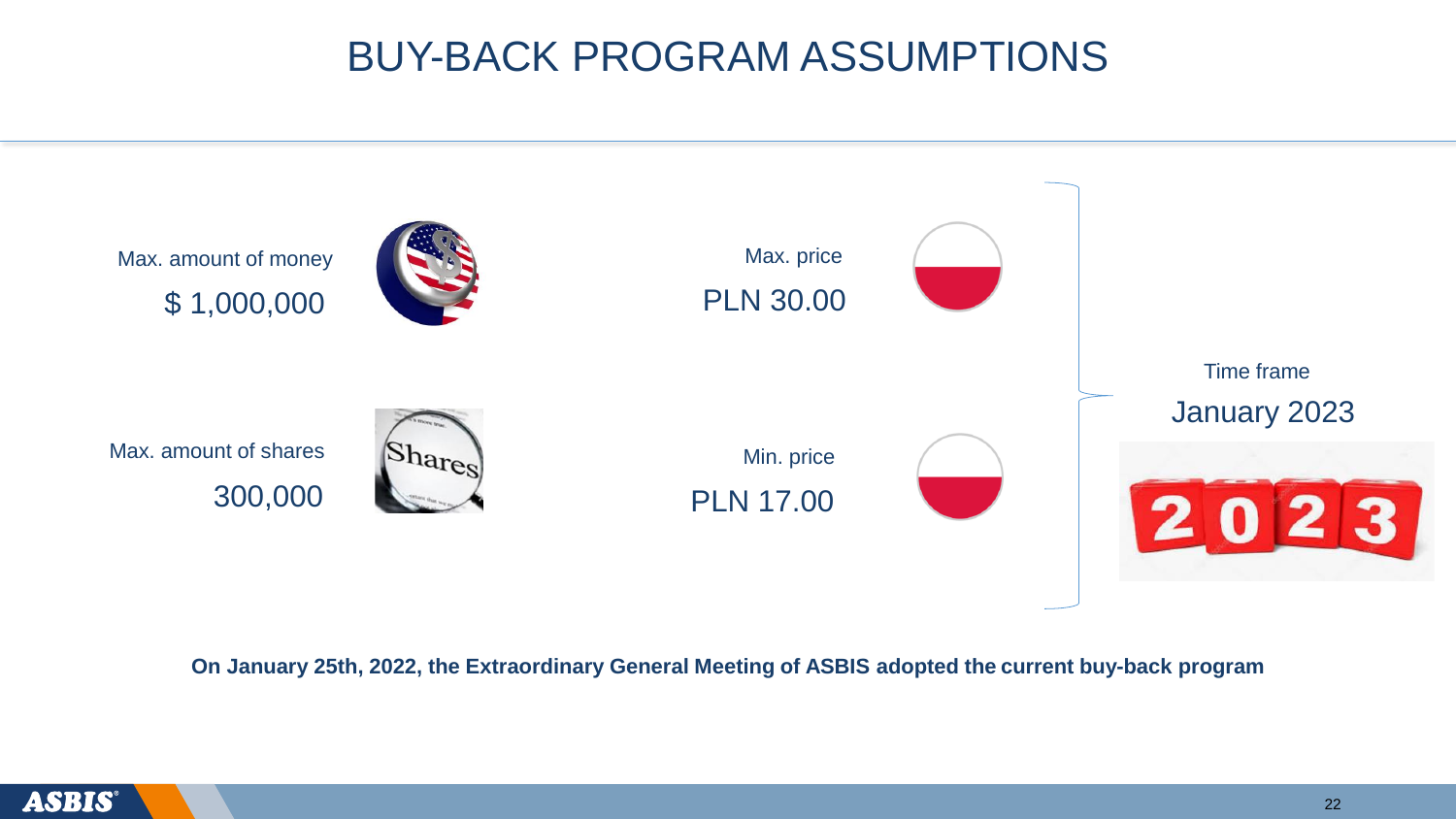ASBIS – 2021 OVERVIEW

FINANCIAL RESULTS IN Q4 2021 and FY 2021

FY 2022 OUTLOOK

BUY - BACK PROGRAM

**SUMMARY** 

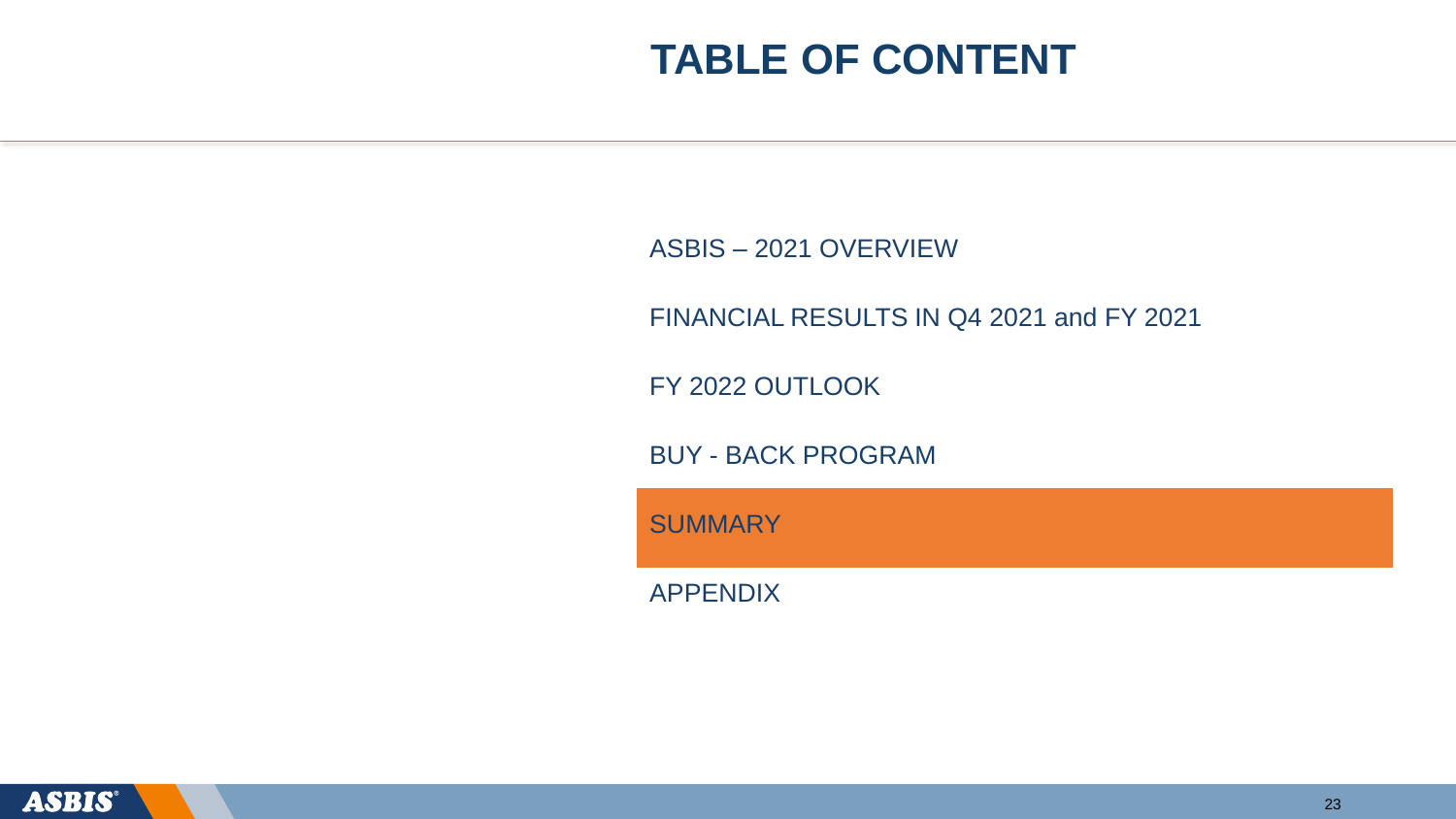#### SUMMARY

| THE BEST Q4 AND FULL YEAR<br>IN COMPANY'S<br><b>HISTORY</b> | The highest ever revenue in Q4 and for the FY, USD 3 billion Company<br>The highest ever net profit in Q4 and for the FY<br>The highest ever gross profit margin and for the FY                                                                                                                                                                                                                                                             |
|-------------------------------------------------------------|---------------------------------------------------------------------------------------------------------------------------------------------------------------------------------------------------------------------------------------------------------------------------------------------------------------------------------------------------------------------------------------------------------------------------------------------|
| WE ARE A DIVIDEND COMPANY                                   | Interim dividend from the Company's 2021 profit: USD 11.1 million was paid to<br>shareholders in December 2021 (USD 0.20 cents per share) which was twice as<br>much the one paid in December 2020.<br>ASBIS has entered the <b>WIGdiv index</b> which brings together companies listed on<br>Warsaw Stock Exchange classified in the indices WIG20, mWIG40 or sWIG80, which<br>in the last 5 financial years have regularly paid dividend. |
| <b>DYNAMIC BUSINESS</b><br><b>DEVELOPMENT</b>               | Launching two new own brands - AENO and LORGAR<br>$\blacksquare$<br>Launch of <b>Breezy</b><br>п<br>Purchasing 20% shares in <b>EMBIO DIAGNOSTICS</b><br>$\blacksquare$<br>New contract signed/extended - VAD portfolio strenghtened<br>ш                                                                                                                                                                                                   |
| <b>POSITIVE OUTLOOK FOR THE</b><br><b>FUTURE</b>            | Opening of ASBIS Technology Hub in Cyprus<br>π.<br>Development of existing own brands – new segment (AENO - small home appliances)<br>٠<br>Smartphone segment - further development of BREEZY<br>٠<br>Possible new investments in line with ASBIS DNA – diversification of business<br>٠<br>Stronger market position – new contracts/extension of existing contracts<br>٠                                                                   |

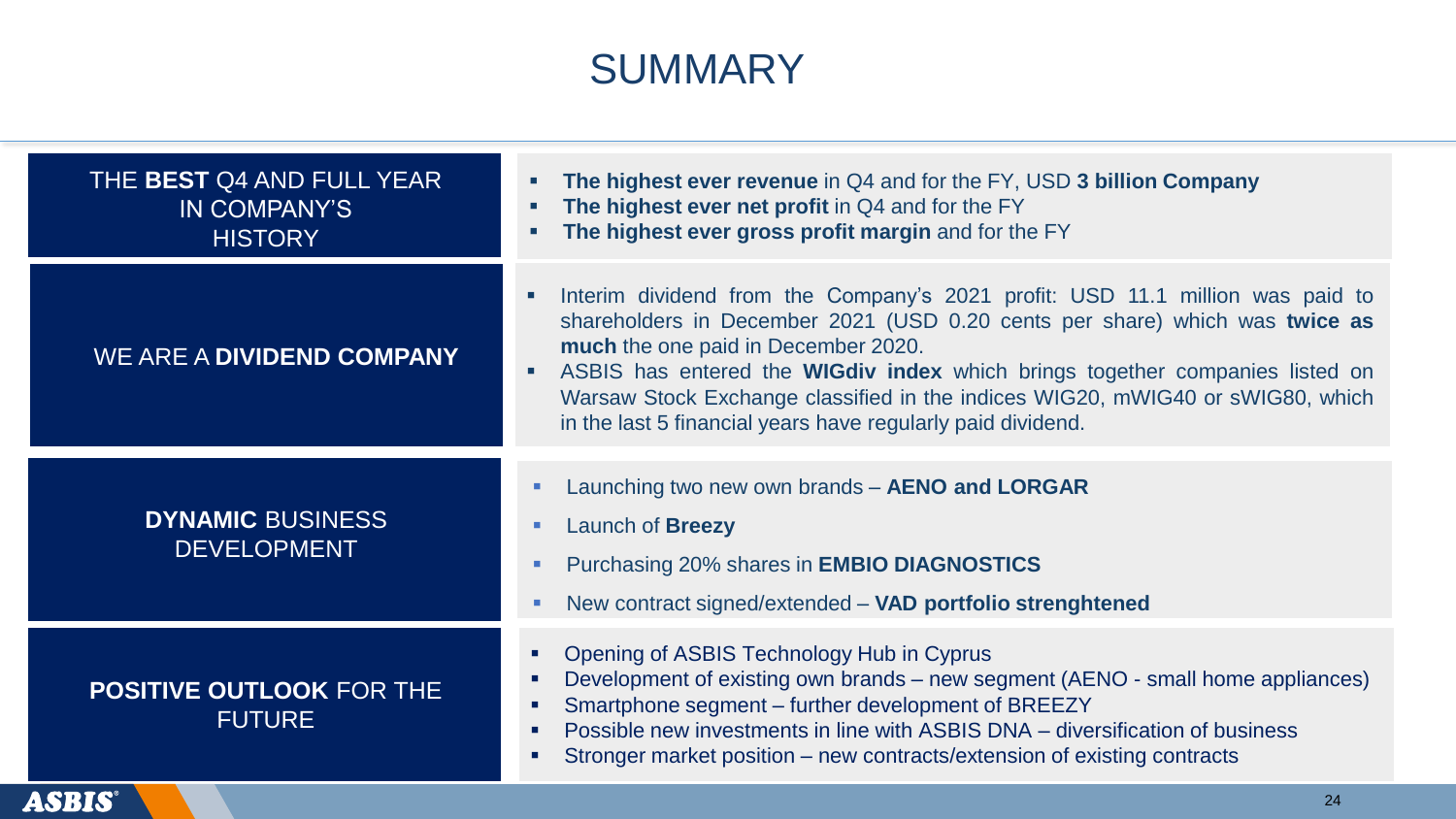



Contact for investors:

**Tziamalis Constantinos phone:** +357 25857188 **email**: [costas@asbis.com](mailto:costas@asbis.com)

**Bartosz Basa phone:** +48 691 910 760 **email**: [b.basa@asbis.com](mailto:b.basa@asbis.com) Contact for media:



**Iwona Mojsiuszko** Managing Director

**phone:** +48 502 344 992 **e-mail**: [iwona.mojsiuszko@8sensepr.pl](mailto:iwona.mojsiuszko@8sensepr.pl)

#### **HEADQUARTERS**

43, Kolonakiou Street, Diamond Court, 4103 Ayios Athanasios Limassol – Cyprus, Phone: + 357 2 5857 101, [www.asbis.com](http://www.asbis.com/)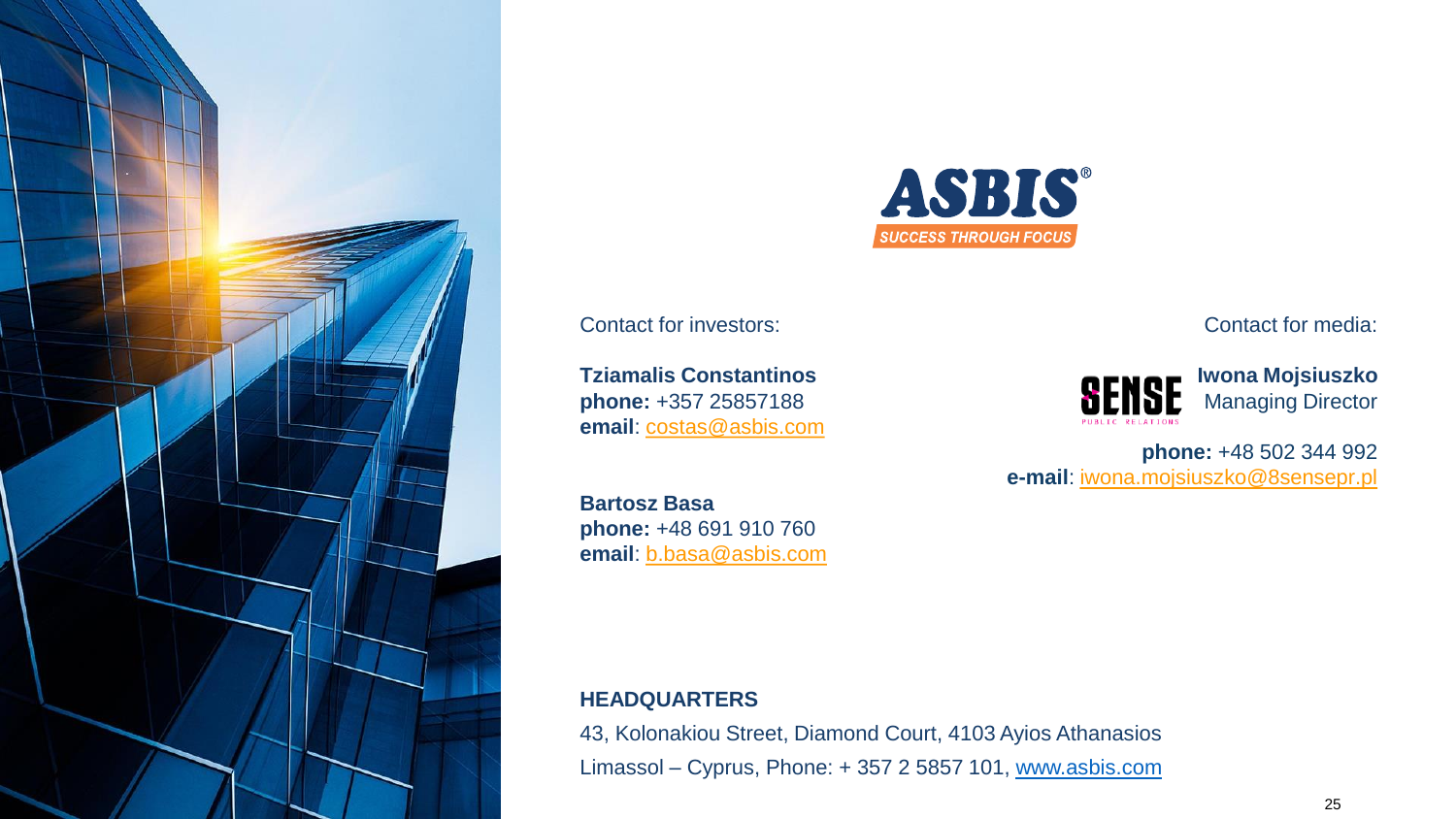ASBIS – 2021 OVERVIEW

FINANCIAL RESULTS IN Q4 2021 and FY 2021

FY 2022 OUTLOOK

BUY - BACK PROGRAME

**SUMMARY** 

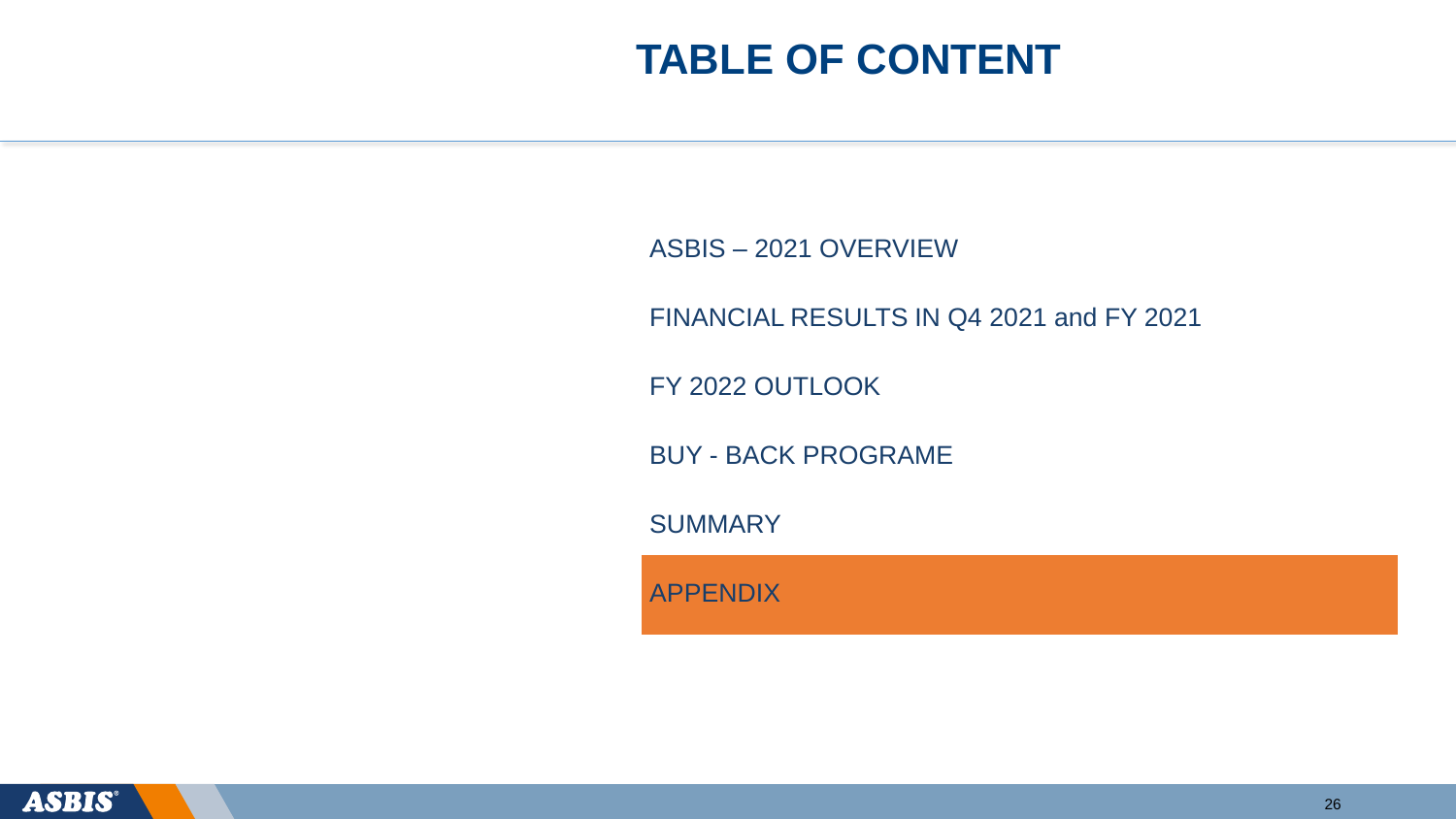#### BUSINESS DEVELOPMENT

#### **DEVELOPMENT OF OWN BRANDS NEW INVESTMENTS**



**AENO** is a brand of smart home appliance with the most requested and innovative smart features. The products are designed and manufactured in China using advanced technology in a state-of-the-art manufacturing facility.

The AENO brand's product portfolio includes a wide range of categories: air purifiers, humidifiers, robot vacuum cleaners, stick vacuum cleaners, steam mops, garment steamers, kettles, electric grills, blenders, electric ovens, Sous-Vide, vacuum sealers electric toothbrushes and irrigators.



**LORGAR** is a brand of gaming devices aimed to bring the gaming experience to a high level. Lorgar successfully entered the market with the first product category, professional microphones, at the end of 2021. In 2022, the product portfolio will be expanded with gaming chairs, mice, keyboards, mousepads, gamepads, chairs, microphones, web cameras, headsets, and other peripherals.

#### ENTERING A PROMISING MARKET with EMBIO DIAGNOSTICS



[www.aeno.com](http://www.aeno.com/) Music enterprise of the ASBIS invested EUR 1,000,000 in EMBIO DIAGNOSTICS LTD, a Cypriot biotechnology company creating innovative, diagnostic solutions including the diagnosis of SARS-COV-2.

> The investment in EMBIO DIAGNOSTICS LTD is an element of the ASBIS Group's strategy, i.e., entering a new, promising market of food safety, environmental research and the rapid detection of bacteria and viruses, including SARS-CoV-2.

#### <https://embiodiagnostics.eu/>

#### <https://lorgar.eu/>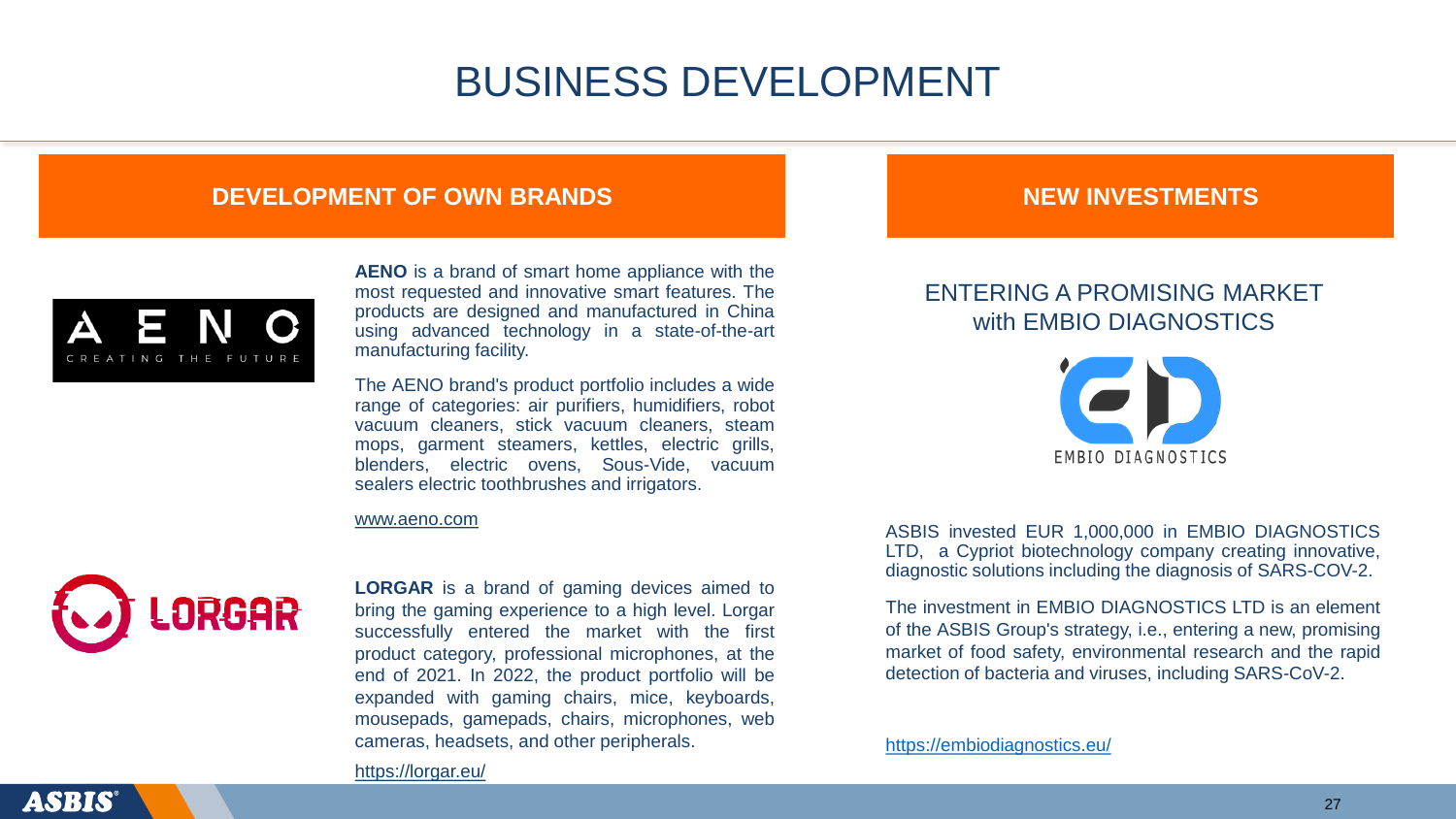

# **ASBIS OWN BRANDS**









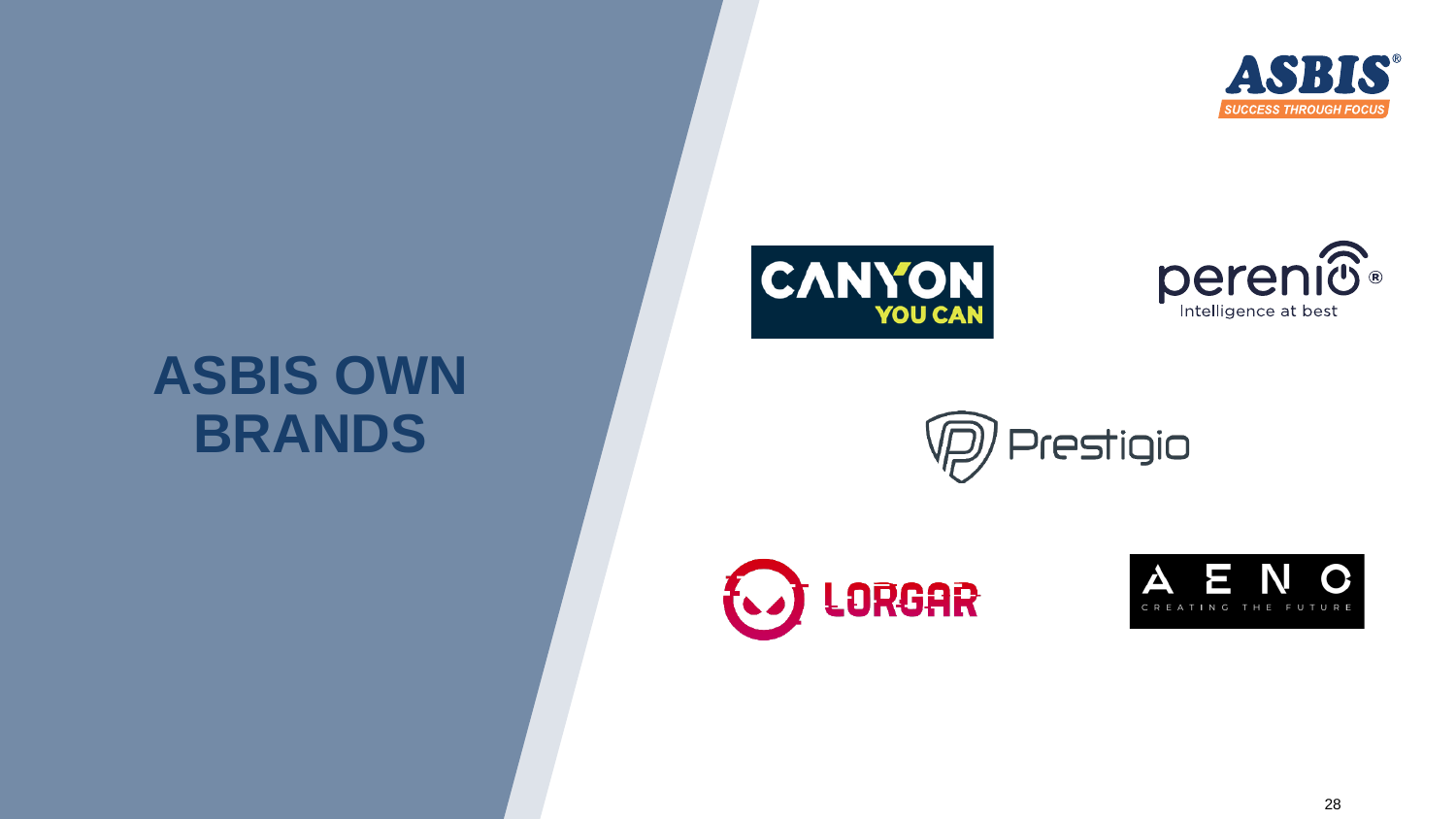# SHAREHOLDER STRUCTURE



|                   | <b>Number of shares</b><br>& votes                                          | % of share capital<br>& votes |
|-------------------|-----------------------------------------------------------------------------|-------------------------------|
| KS Holdings Ltd * | 20,443,127                                                                  | 36.83%                        |
| Free-float        | 35,056,873                                                                  | 63.17%                        |
| <b>TOTAL</b>      | 55,500,000                                                                  | 100.00%                       |
| As of: 2022-02-24 |                                                                             |                               |
|                   | *Siarhei Kostevitch holds shares as the sole shareholder of KS Holdings Ltd |                               |

#### **Affiliation to indexes:**